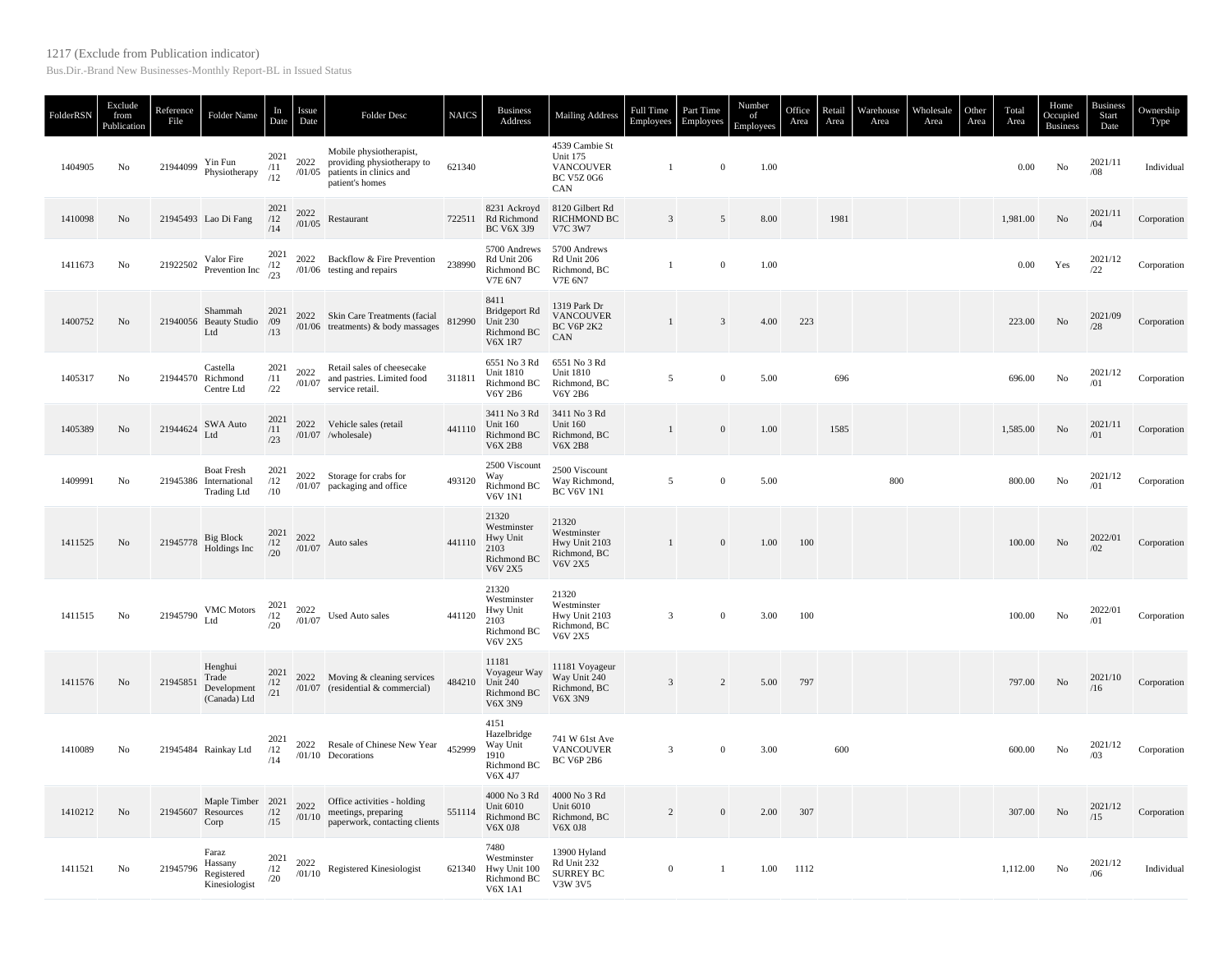| FolderRSN | Exclude<br>from<br>Publication | Reference<br>File | Folder Name                                            | In<br>Date                             | Issue<br>Date  | Folder Desc                                                                                                                                                  | <b>NAICS</b> | <b>Business</b><br>Address                                                   | <b>Mailing Address</b>                                                           | Full Time<br>Employees | Part Time<br>Employees | Number<br>of<br>Employees | Office<br>Area | Retail<br>Area | Warehouse<br>Area | Wholesale<br>Area | Other<br>Area | Total<br>Area | Home<br>Occupied<br><b>Business</b> | <b>Business</b><br>Start<br>Date | Ownership<br>Type |
|-----------|--------------------------------|-------------------|--------------------------------------------------------|----------------------------------------|----------------|--------------------------------------------------------------------------------------------------------------------------------------------------------------|--------------|------------------------------------------------------------------------------|----------------------------------------------------------------------------------|------------------------|------------------------|---------------------------|----------------|----------------|-------------------|-------------------|---------------|---------------|-------------------------------------|----------------------------------|-------------------|
| 1393087   | No                             |                   | 21932482 Bellagio<br>Ventures Ltd                      | 2021<br>$\frac{705}{17}$               |                | 2022 Selling used cars to<br>$/01/11$ consumers                                                                                                              | 441120       | 21320<br>Westminster<br>Hwy Unit<br>2103<br>Richmond BC<br><b>V6V 2X5</b>    | 1418 Magnolia<br>P1<br>COQUITLAM<br>BC V3H 4S8<br>CAN                            | 1                      | $\mathbf{0}$           | 1.00                      | 100            |                |                   |                   |               | 100.00        | No                                  | 2021/06<br>/01                   | Corporation       |
| 1405434   | No                             |                   | The Chosen<br>21944669 Travel &<br>Cruise Inc          | 2021<br>/11<br>/24                     |                | 2022 Travel Agency, Zoom<br>$\frac{2022}{101/11}$ meetings and other in-person 561510 Dr Richmond<br>contact                                                 |              | 9564 Thomas<br><b>BC V7E 5X9</b>                                             | 9564 Thomas Dr<br>Richmond, BC<br>V7E 5X9                                        | 2                      | $\mathbf{0}$           | 2.00                      |                |                |                   |                   |               | 0.00          | Yes                                 | 2022/01<br>/03                   | Corporation       |
| 1411694   | No.                            |                   | D-Home<br>22005270 International<br>Logistics          | 2022<br>/01<br>/04                     |                | 2022 Freight Forwarding,<br>/01/11 Logistics warehouse.                                                                                                      | 419120       | 2560 Shell Rd<br><b>Unit 3003</b><br>Richmond BC<br><b>V6X 0B8</b>           | 2560 Shell Rd<br>Unit 3003<br>Richmond, BC<br><b>V6X 0B8</b>                     | 3                      | $\mathbf{0}$           | 3.00                      | 500            |                | 1000              |                   |               | 1,500.00      | No                                  | $2022/01$<br>$/15$               | Corporation       |
| 1404418   | No                             |                   | LSL<br>21943652 Investment<br>Fund Ltd                 | 2021<br>/11<br>/03                     |                | 2022 Cryptocurrency holding<br>$/01/12$ company                                                                                                              |              | 3555<br>Westminster<br>523130 Hwy Unit 79<br>Richmond BC<br>V7C 5P6          | 3555<br>Westminster<br>Hwy Unit 79<br>Richmond, BC<br>V7C 5P6                    |                        | $\mathbf{0}$           | 1.00                      |                |                |                   |                   |               | 0.00          | Yes                                 | 2021/09<br>/29                   | Corporation       |
| 1411615   | No                             |                   | AFM<br>21945890 Plumbing &<br>Heating                  | $\frac{2021}{12}$<br>/22               |                | $\begin{array}{c} 2022 \\ \text{/}01\text{/}12 \end{array}$ Gas Contractor                                                                                   | 238220       |                                                                              | 10938<br>Greenwood Dr<br><b>MISSION BC</b><br>V4S1A9 CAN                         | $\mathbf{1}$           | $\mathbf{0}$           | 1.00                      |                |                |                   |                   |               | 0.00          | $\rm No$                            | 2021/12<br>/22                   | Individual        |
| 1411620   | No                             |                   | SSB<br>21945895 Landscaping<br>& Demo Ltd              | 2021<br>$\frac{12}{22}$                |                | $^{2022}_{/01/12}$ Landscaping and excavating 541320                                                                                                         |              | 14260<br>Westminster<br>Hwy<br>Richmond BC<br><b>V6V 1A5</b>                 | 14260<br>Westminster<br>Hwy Richmond,<br><b>BC V6V 1A5</b>                       | $\overline{4}$         | $\mathbf{0}$           | 4.00                      |                |                |                   |                   |               | 0.00          | Yes                                 | 2021/12<br>/14                   | Corporation       |
| 1411644   | No                             |                   | 55B 2021<br>21945895 Landscaping /12<br>& Demo Ltd /23 |                                        |                | $\frac{2022}{01/12}$ Landscaping and excavating NULL                                                                                                         |              | 14260<br>Westminster<br>Hwy<br>Richmond BC<br><b>V6V 1A5</b>                 | 14260<br>Westminster<br>Hwy Richmond,<br><b>BC V6V 1A5</b>                       | $\mathbf{0}$           | $\mathbf{0}$           | 0.00                      |                |                |                   |                   |               | 0.00          | No                                  | 2021/12<br>/14                   | Corporation       |
| 1411641   | No                             |                   | ΑK<br>21945912 Plumbing &<br>Heating Ltd               | $\frac{2021}{12}$<br>/22               |                | $\begin{array}{cc} 2022 \\ \rm{\#01/12} \end{array}$ Heating & Gas<br>fitting                                                                                | 238220       |                                                                              | 8411 Harms St<br>MISSION BC<br><b>V2V 6E2</b>                                    | $\mathbf{1}$           | $\boldsymbol{0}$       | 1.00                      |                |                |                   |                   |               | 0.00          | No                                  | 2021/12<br>/11                   | Corporation       |
| 1411643   | No                             |                   | 21945914 Belle<br>Construction                         | $\frac{2021}{/12}$<br>$\frac{12}{/22}$ |                | 2022 general contractor -<br>$/01/12$ renovations                                                                                                            | 236110       |                                                                              | 7 Burbridge St<br>Unit 102<br>COQUITLAM<br><b>BC V3K 7B2</b>                     | $7\phantom{.0}$        | $\mathbf{0}$           | 7.00                      |                |                |                   |                   |               | 0.00          | No                                  | 2022/01<br>/01                   | Corporation       |
| 1411739   | No                             |                   | 22005315 Testing<br>Laboratory Inc /06                 |                                        |                | International 2022 2022 Testing, Inspection of<br>Testing $/01$ $/01/12$ Electrical Products<br>/01/12 Electrical Products                                   |              | 12031<br>Horseshoe<br>541710 Way Unit 105<br>Richmond BC<br>V7A 4V4          | 12031 Horseshoe<br>Way Unit 105<br>Richmond, BC<br>V7A 4V4                       | 2                      | $\mathbf{0}$           | 2.00                      | 1000           |                | 820               |                   |               | 1,820.00      | No                                  | 2022/01<br>/03                   | Corporation       |
| 1411810   | No                             |                   |                                                        |                                        |                | 22005386 Tina Y Yoga $\begin{matrix} 2022 & 2022 \\ /01 & 2022 \end{matrix}$ Online yoga platform                                                            | 611690       | <b>Unit 321</b><br>Richmond BC<br><b>V6X 0L5</b>                             | 9388 Odlin Rd 9388 Odlin Rd<br><b>Unit 321</b><br>Richmond, BC<br><b>V6X 0L5</b> | 1                      | $\mathbf{0}$           | 1.00                      |                |                |                   |                   |               | $0.00\,$      | Yes                                 | 2021/11<br>/26                   | Individual        |
| 1411849   | No                             |                   | 22005422 Autonerve<br>Media Inc                        | /10                                    |                | 2022 2022 Pop up promotional booth at<br>$\frac{701}{10}$ 2022 Aberdeen Centre to<br>$\frac{710}{10}$ introduce Formula E event<br>introduce Formula E event | 541190       | 4151<br>Hazelbridge<br>Way<br>V6X 4J7                                        | 3060 Norland<br>Ave Unit 105<br>Richmond BC BURNABY BC                           | $\mathbf{0}$           | 6                      | 6.00                      |                |                |                   |                   |               | 0.00          | No                                  | 2022/01<br>/10                   | Corporation       |
| 1411879   | No                             | 22005454          | Kathleen<br>Abbott                                     | 2022<br>/01<br>/11                     |                | $\frac{2022}{01/12}$ Registered massage therapist 621499                                                                                                     |              |                                                                              | 9916 138 St<br><b>SURREY BC</b><br>V3T 4K2                                       | $\mathbf{1}$           | $\mathbf{0}$           | 1.00                      |                |                |                   |                   |               | $0.00\,$      | No                                  | 2022/01<br>/03                   | Individual        |
| 1411899   | No                             | 22005471          | Full Tech<br>Renovations                               | 2022<br>/01<br>/11                     | 2022<br>/01/12 | Renovations                                                                                                                                                  | 236110       | 12360<br>Greenland Pl<br>Richmond BC<br><b>V6V 2B2</b>                       | 12360 Greenland<br>Pl Richmond,<br><b>BC V6V 2B2</b>                             | 1                      | $\boldsymbol{0}$       | 1.00                      |                |                |                   |                   |               | $0.00\,$      | Yes                                 | 2022/01<br>/01                   | Individual        |
| 1411760   | No.                            | 22005336          | Rosesmile<br>Vanflowers                                | 2022<br>/01<br>/06                     |                | Online sales of fresh cut<br>2022 flowers, silk flowers,<br>/01/13 bouquets, arrangements,<br>plants, fluffy toys, gifts                                     | 453110       | 2691 Viscount 2691 Viscount<br>Way Unit 204<br>Richmond BC<br><b>V6V 2R5</b> | Way Unit 204<br>Richmond, BC<br><b>V6V 2R5</b>                                   | 1                      | $\mathbf{1}$           | 2.00                      |                |                | 820               |                   |               | 820.00        | No                                  | 2022/01<br>/15                   | Individual        |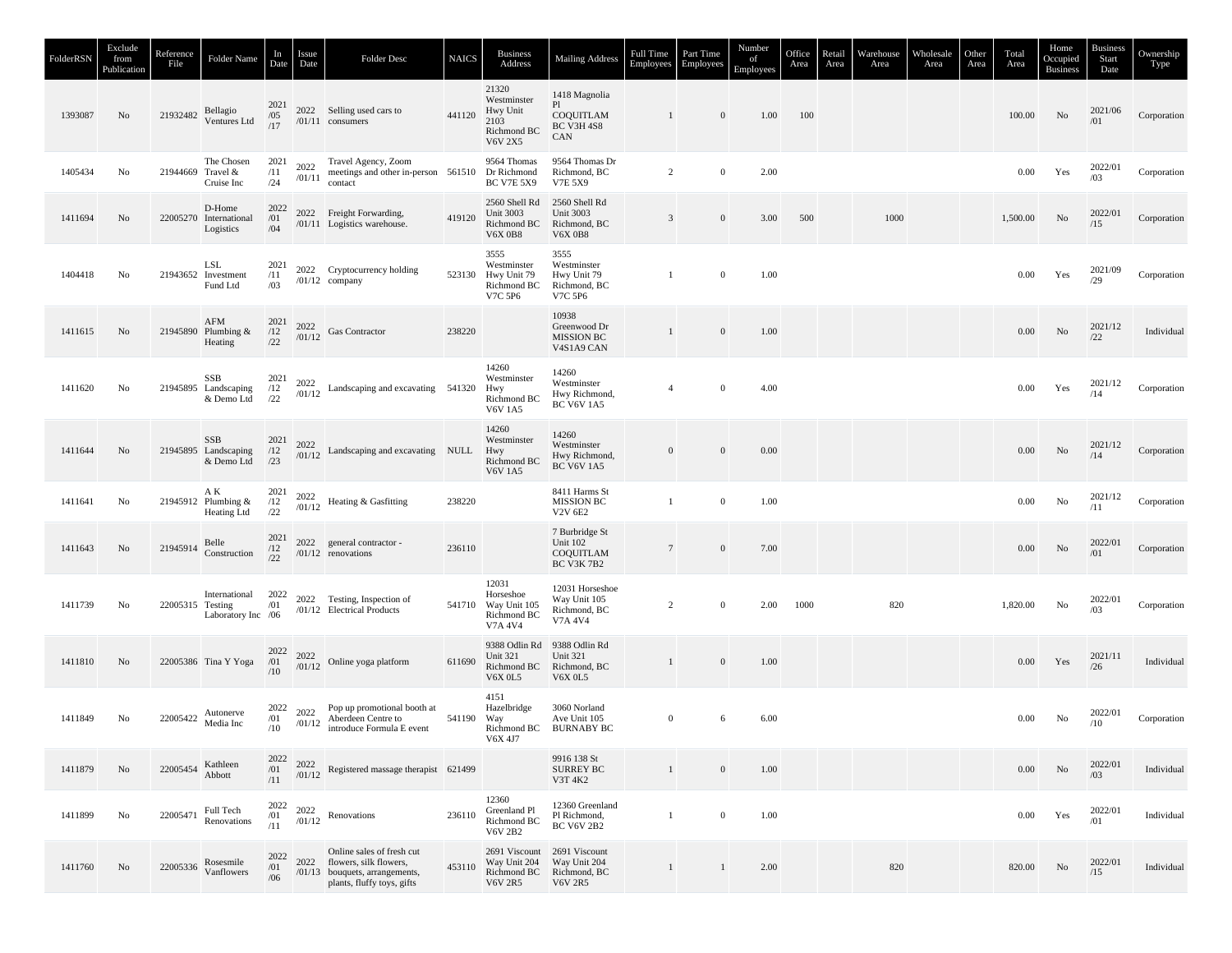| FolderRSN | Exclude<br>from<br>Publication | Reference<br>File | Folder Name                                                                                  | In<br>Date                | <i>Issue</i><br>Date | Folder Desc                                                                                                            | <b>NAICS</b> | <b>Business</b><br>Address                                                | <b>Mailing Address</b>                                                        | <b>Full Time</b><br>Employees | Part Time<br>Employees | Number<br>of<br>Employees | Office<br>Area | Retail<br>Area | Warehouse<br>Area | Wholesale<br>Area | Other<br>Area | Total<br>Area | Home<br>Occupied<br><b>Business</b> | <b>Business</b><br>Start<br>Date | Ownership<br>Type |
|-----------|--------------------------------|-------------------|----------------------------------------------------------------------------------------------|---------------------------|----------------------|------------------------------------------------------------------------------------------------------------------------|--------------|---------------------------------------------------------------------------|-------------------------------------------------------------------------------|-------------------------------|------------------------|---------------------------|----------------|----------------|-------------------|-------------------|---------------|---------------|-------------------------------------|----------------------------------|-------------------|
| 1397220   | No                             | 21936553          | Chuck Lew &<br>Co                                                                            | $\frac{2021}{/07}$        |                      | $^{2022}_{/01/14}$ Law Firm                                                                                            | 541110       | 5951 No 3 Rd<br>Unit 700<br>Richmond BC<br><b>V6X 2E3</b>                 | 5951 No 3 Rd<br>Unit 700<br>Richmond, BC<br><b>V6X 2E3</b>                    | -1                            | -1                     | 2.00                      | 2171           |                |                   |                   |               | 2,171.00      | No                                  | 2021/07<br>/05                   | Corporation       |
| 1409921   | No                             |                   | 21945336 Hich Persian<br>Food                                                                | $\frac{2021}{12}$<br>/09  |                      | 2022 Food court restaurant<br>/01/14 serving Persian food                                                              | 722512       | 4151<br>Hazelbridge<br>Way Unit<br>3270<br>Richmond BC<br>V6X 4J7         | 1111 Alberni St<br><b>Unit 2801</b><br><b>VANCOUVER</b><br><b>BC V6E 4V2</b>  | 2                             | $\mathbf{0}$           | 2.00                      |                | 323            |                   |                   |               | 323.00        | $\rm No$                            | 2021/12<br>/01                   | Corporation       |
| 1411414   | No                             | 21945673          | Cargiant<br>Motors Ltd                                                                       | $\frac{2021}{12}$<br>/16  |                      | $\frac{2022}{/01/14}$ Used car dealership                                                                              | 441120       | 21320<br>Westminster<br>Hwy Unit<br>2108<br>Richmond BC<br><b>V6V 2X5</b> | 6341 167b St<br><b>SURREY BC</b><br>V3S 1X3 CAN                               | -1                            | $\mathbf{0}$           | 1.00                      | 1000           |                |                   |                   |               | 1,000.00      | No                                  | 2022/01<br>/01                   | Corporation       |
| 1405098   | No                             | 21932159          | Canada Star<br>College                                                                       | $\frac{2021}{/11}$<br>/17 |                      | $^{2022}_{01/18}$ Post Secondary Institution                                                                           | 611690       | 4000 No 3 Rd<br><b>Unit 2360</b><br>Richmond BC<br><b>V6X 0J8</b>         | 4000 No 3 Rd<br><b>Unit 2360</b><br>Richmond, BC<br><b>V6X 0J8</b>            | $\mathbf{0}$                  | $\overline{5}$         | 5.00                      | 416            |                |                   |                   |               | 416.00        | No                                  | 2021/04<br>/01                   | Corporation       |
| 1404828   | No                             |                   | 21944043 LXF<br>Transport Ltd                                                                | $\frac{2021}{/11}$<br>/10 |                      | $\begin{array}{cc} 2022 \\ \text{\emph{701/18}} \end{array}$ Transport company                                         |              | 8360 Williams<br>484110 Rd Richmond<br><b>BC V7A 1G6</b>                  | 8360 Williams<br>Rd Richmond,<br><b>BC V7A 1G6</b>                            | 1                             | $\boldsymbol{0}$       | 1.00                      |                |                |                   |                   |               | 0.00          | Yes                                 | 2022/01<br>/01                   | Corporation       |
| 1411785   | No                             |                   | 22005361 Goldy Hair                                                                          | $\frac{2022}{/01}$<br>/06 |                      | 2022 Wig and hair extensions<br>/01/18 manufacturing                                                                   | 339990       | 3751 Jacombs<br>Rd Unit 115<br>Richmond BC<br><b>V6V 2R4</b>              | 3751 Jacombs<br>Rd Unit 115<br>Richmond, BC<br><b>V6V 2R4</b>                 | $\overline{0}$                | $\overline{1}$         | 1.00                      |                |                | 840               |                   |               | 840.00        | No                                  | 2022/01<br>/01                   | Individual        |
| 1411870   | No                             |                   | 22005445 7Gen Project<br>1 Corp                                                              | 2022<br>/01<br>/11        | 2022<br>/01/18       | Consults clients to electrify<br>their commercial medium<br>and heavy duty truck fleets                                | 541690       |                                                                           | 252 Esplanade<br>W NORTH<br><b>VANCOUVER</b><br>BC V7M 0E9                    | $\overline{0}$                | 2                      | 2.00                      |                |                |                   |                   |               | 0.00          | No                                  | 2021/12<br>/16                   | Corporation       |
| 1411871   | No                             | 22005446 7Gen     |                                                                                              | 2022<br>/01<br>/11        |                      | Consulting service for<br>2022 clients to electrify their<br>$/01/18$ commercial medium and<br>heavy duty truck fleets | 541690       |                                                                           | 252 Esplanade<br>W NORTH<br><b>VANCOUVER</b><br>BC V7M 0E9                    | $\overline{c}$                | $\mathbf{0}$           | 2.00                      |                |                |                   |                   |               | 0.00          | No                                  | 2021/12<br>/16                   | Corporation       |
| 1411876   | No                             | 22005451 Energy   | Tian Tian<br>Resources Ltd                                                                   | 2022<br>/01<br>/11        |                      | 2022 Construction, renovation and<br>$/01/18$ painting                                                                 | 236110       | 10000 Kilby<br>Dr Unit 35<br>Richmond BC<br>V6X 3W2                       | 10000 Kilby Dr<br>Unit 35<br>Richmond, BC<br>V6X 3W2                          | $\mathfrak{Z}$                | $\mathbf{0}$           | 3.00                      |                |                |                   |                   |               | 0.00          | Yes                                 | 2021/12<br>/20                   | Corporation       |
| 1411893   | No                             | 22005465          | Chu Han<br>Zheng                                                                             | 2022<br>/01<br>/11        |                      | $^{2022}_{/01/18}$ Mobile Acupuncturist                                                                                | 621390       | 8833<br>Hazelbridge<br>Way Unit<br>1609<br>Richmond BC<br><b>V6X 0N3</b>  | 8833<br>Hazelbridge Way<br><b>Unit 1609</b><br>Richmond, BC<br><b>V6X 0N3</b> | 1                             | $\mathbf{0}$           | 1.00                      |                |                |                   |                   |               | 0.00          | Yes                                 | 2021/12                          | Individual        |
| 1411897   | No                             |                   | Bo Shi<br>22005469 Construction<br>Ltd                                                       | 2022<br>/01<br>/11        | 2022                 | Contracting and construction<br>$\frac{2022}{101/18}$ company for both<br>commercial and residential                   | 236110       |                                                                           | 5120 Killarney<br>St<br><b>VANCOUVER</b><br><b>BC V5R 3V9</b>                 | -1                            | $\mathbf{0}$           | 1.00                      |                |                |                   |                   |               | 0.00          | No                                  | 2021/12<br>/13                   | Corporation       |
| 1411900   | No                             |                   | 2022<br>22005472 Potent Electric $\begin{array}{cc} 2022 & 2022 \\ /01 & /01/18 \end{array}$ | /11                       |                      | Electrical contractor                                                                                                  | 238210       |                                                                           | 3591 Dalebright<br>Dr BURNABY<br><b>BC V5A 3E9</b>                            | $\mathbf{1}$                  | $\overline{0}$         | 1.00                      |                |                |                   |                   |               | 0.00          | No                                  | 2022/01<br>/14                   | Individual        |
| 1411926   | No                             | 22005477          | Guolon<br><b>Business Ltd</b>                                                                | 2022<br>/01<br>/12        |                      | 2022 Online education consulting<br>/01/18 for international students                                                  | 611690       | 7788 Ackroyd 7788 Ackroyd<br>Rd Unit 805<br>Richmond BC<br><b>V6X 0M8</b> | Rd Unit 805<br>Richmond, BC<br><b>V6X 0M8</b>                                 | $\mathbf{1}$                  | $\mathbf{0}$           | 1.00                      |                |                |                   |                   |               | 0.00          | Yes                                 | 2022/01<br>/11                   | Corporation       |
| 1411910   | No                             |                   | 22005485 Xin Hao Li                                                                          | 2022<br>/01<br>/12        | 2022<br>/01/18       | Mobile Acupuncturist                                                                                                   | 621390       | 7080 No 3 Rd<br>Unit 1301<br>Richmond BC<br><b>V6Y 0B5</b>                | 7080 No 3 Rd<br>Unit 1301<br>Richmond, BC<br><b>V6Y 0B5</b>                   | 1                             | $\boldsymbol{0}$       | 1.00                      |                |                |                   |                   |               | 0.00          | Yes                                 | 2022/01<br>/06                   | Individual        |
| 1411911   | No                             |                   | Suzuki<br>22005486 Construction<br>Ltd                                                       | 2022<br>/01<br>/12        |                      | 2022 General contractor for new<br>$\frac{2022}{101/18}$ residential and commercial<br>projects                        |              | 8160<br>Lansdowne Rd<br>236110 Unit 1303<br>Richmond BC<br><b>V6X 0A9</b> | 8160 Lansdowne<br><b>Rd Unit 1303</b><br>Richmond, BC<br><b>V6X 0A9</b>       | $\overline{2}$                | $\boldsymbol{0}$       | 2.00                      |                |                |                   |                   |               | 0.00          | Yes                                 | 2022/01<br>/10                   | Corporation       |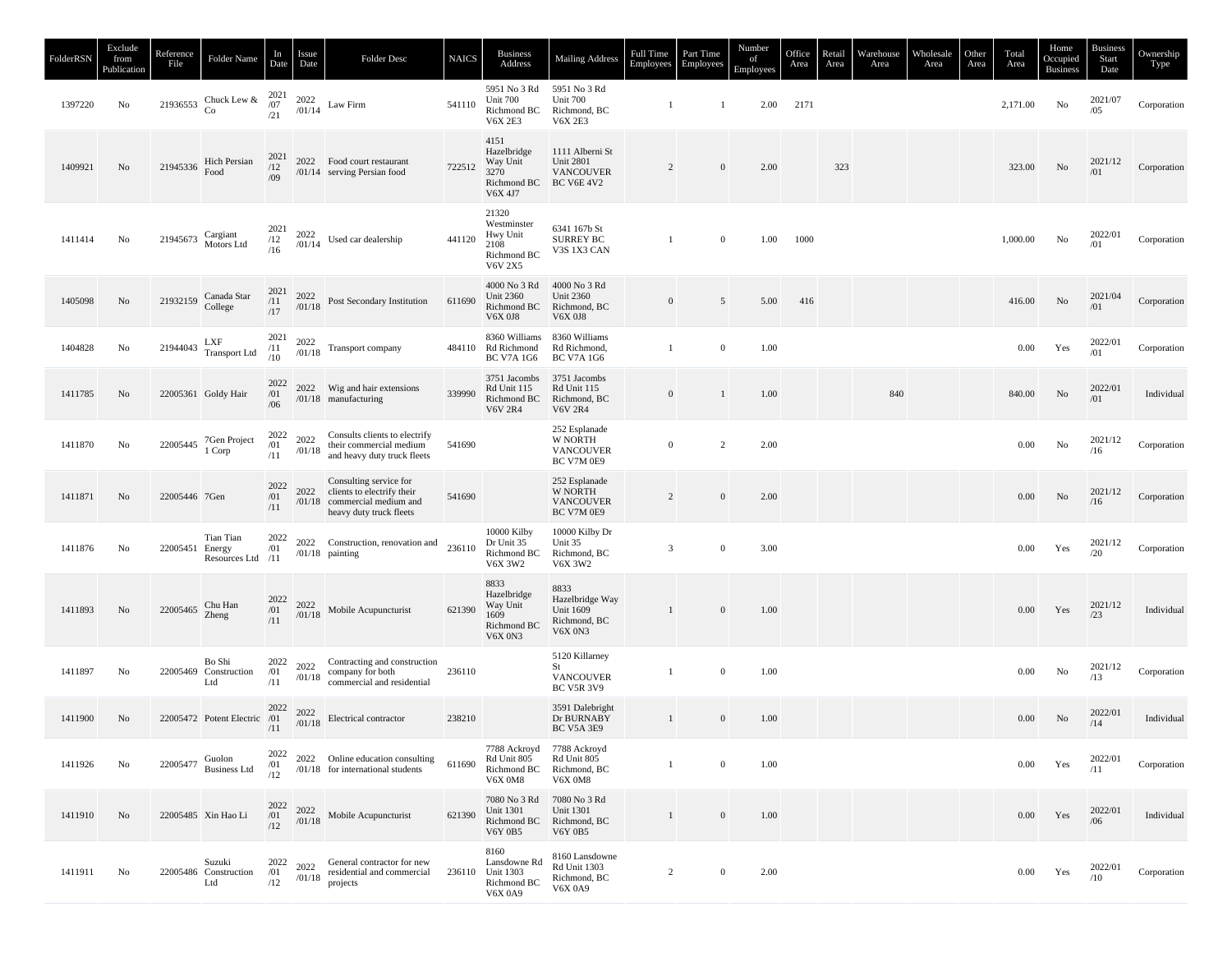| FolderRSN | Exclude<br>from<br>Publication | Reference<br>File | Folder Name                                                         | In<br>Date               | Issue<br>Date                                                  | Folder Desc                                                                                              | <b>NAICS</b> | <b>Business</b><br>Address                                                | <b>Mailing Address</b>                                                        | Full Time<br>Employees | Part Time<br>Employees | Number<br>of<br>Employees | Office<br>Area | Retail<br>Area | Warehouse<br>Area | Wholesale<br>Area | Other<br>Area | Total<br>Area | Home<br>Occupied<br><b>Business</b> | <b>Business</b><br>Start<br>Date | Ownership<br>Type |
|-----------|--------------------------------|-------------------|---------------------------------------------------------------------|--------------------------|----------------------------------------------------------------|----------------------------------------------------------------------------------------------------------|--------------|---------------------------------------------------------------------------|-------------------------------------------------------------------------------|------------------------|------------------------|---------------------------|----------------|----------------|-------------------|-------------------|---------------|---------------|-------------------------------------|----------------------------------|-------------------|
| 1411913   | No                             | 22005488 Partners | Palmyra<br>Consulting Inc /12                                       | 2022<br>/01              |                                                                | 2022 Consulting service for firms,<br>$\frac{2022}{101/18}$ non-profits and academic                     |              | 6031 Dover<br>541690 Rd Richmond<br><b>BC V7C 3K9</b>                     | 6647 Fraser St<br>Unit 455<br><b>VANCOUVER</b><br>BC V5X 0K3                  | $\mathbf{1}$           | $\mathbf{0}$           | 1.00                      |                |                |                   |                   |               | $0.00\,$      | Yes                                 | 2022/01<br>/01                   | Corporation       |
| 1412006   | No                             | 22005581          | Bruce Arthur<br>McDermand                                           |                          | $\begin{array}{cc} 2022 & 2022 \\ /01 & 01/18 \\ \end{array}$  | $\frac{2.022}{101}{18}$ Gasfitter                                                                        | 238220       |                                                                           | 5074 201a St<br><b>Unit 301</b><br><b>LANGLEY BC</b><br>V3A 5M8               | $\mathbf{1}$           | $\mathbf{0}$           | 1.00                      |                |                |                   |                   |               | $0.00\,$      | No                                  | 2022/01<br>/13                   | Individual        |
| 1399235   | No                             | 21938570          | Sager<br>Education                                                  | 2021<br>/08<br>/24       |                                                                | 2022 After School Tutoring 1<br>/01/19 instructor/tutor: 3-5 students                                    | 611690       | 8680 Cambie<br>Rd Unit 257<br>Richmond BC<br><b>V6X 4K1</b>               | 8680 Cambie Rd<br>Unit 257<br>Richmond, BC<br><b>V6X 4K1</b>                  | $\overline{c}$         | $\mathbf{0}$           | 2.00                      | 1173           |                |                   |                   |               | 1,173.00      | No                                  | 2021/09<br>/01                   | Corporation       |
| 1411921   | No                             | 22005496          | Huoduoduo<br><b>Trading Ltd</b>                                     | 2022<br>$\frac{1}{12}$   | $/01/19$ store                                                 | 2022 Household products retail                                                                           | 452991       | 8260<br>Westminster<br>Hwy Unit<br>1335<br>Richmond BC<br>V6X 3Y2         | 7140 Cavelier<br><b>Crt RICHMOND</b><br><b>BC V7C 4J8</b>                     | $\mathbf{0}$           | $\mathbf{1}$           | 1.00                      |                | 530            |                   |                   |               | 530.00        | No                                  | 2021/12<br>/06                   | Corporation       |
| 1391008   | No                             | 21928608 Dim Sum  | Yuans Garden 2021<br>House                                          | $/04$<br>$/12$           |                                                                | $\frac{2022}{1/01/20}$ Food preparation and retail                                                       | 722511       | 4600 No 3 Rd<br><b>Unit 115</b><br>Richmond BC<br><b>V6X 2C2</b>          | 12571 Phoenix<br>Dr RICHMOND<br><b>BC V7E 6B4</b><br>CAN                      | $\mathbf{1}$           | 2                      | 3.00                      |                | 1000           |                   |                   |               | 1,000.00      | $\rm No$                            | 2021/01<br>/19                   | Corporation       |
| 1412083   | No                             | 22005658          | Phantom<br>Showtime<br>Performance<br>Ltd                           | 2022<br>/01<br>/17       |                                                                | 2022 Produce and organize live<br>$/01/20$ performances                                                  | 561110       | 11951<br>Hammersmith<br>Way Unit 118<br>Richmond BC<br>V7A 5H9            | 11951<br>Hammersmith<br>Way Unit 118<br>Richmond, BC<br>V7A 5H9               | $\overline{4}$         | $\mathbf{0}$           | 4.00                      | 100            |                |                   |                   |               | 100.00        | No                                  | 2021/12<br>/13                   | Corporation       |
| 1405395   | No                             | 21944630          | Timeclub<br>Autosport Inc                                           |                          |                                                                | $\begin{array}{cc}\n2021 & 2022 \\ \hline\n/11 & 01/21\n\end{array}$ Automotive Repair                   | 811111       | 11611 No 5<br>Rd Unit 120<br>Richmond BC<br><b>V7A 4E8</b>                | 3311 Ketcheson<br><b>Rd Unit 1681</b><br><b>RICHMOND BC</b><br><b>V6X 0S4</b> | $\overline{4}$         | $\mathbf{0}$           | 4.00                      | 2000           | 500            | 4732              |                   |               | 7,232.00      | No                                  | 2021/09                          | Corporation       |
| 1405396   | No                             | 21944630          | Timeclub<br>Autosport Inc                                           |                          |                                                                | $\frac{2021}{11}$ $\frac{2022}{01/21}$ Automotive vinyl wrap                                             | 811121       | 11611 No 5<br>Rd Unit 120<br>Richmond BC<br><b>V7A 4E8</b>                | 3311 Ketcheson<br>Rd Unit 1681<br><b>RICHMOND BC</b><br><b>V6X 0S4</b>        | $\overline{4}$         | $\bf{0}$               | 4.00                      | 2000           | 500            |                   | 4732              |               | 7,232.00      | No                                  | 2021/09<br>/22                   | Corporation       |
| 1409709   | No                             | 21945104 Japcan   | Motors Ltd                                                          |                          | $\begin{array}{cc} 2021 & 2022 \\ /12 & 701/21 \\ \end{array}$ | Buy and sell used vehicles                                                                               | 441120       | 21320<br>Westminster<br>Hwy Unit<br>2103<br>Richmond BC<br><b>V6V 2X5</b> | 21320<br>Westminster<br>Hwy Unit 2103<br>Richmond, BC<br>V6V 2X5              | $\overline{c}$         | $\boldsymbol{0}$       | 2.00                      | 1000           |                |                   |                   |               | 1,000.00      | No                                  | 2022/01<br>/08                   | Corporation       |
| 1411658   | No                             |                   | Kanin Wood<br>Framing<br>21945109 Construction<br>Management<br>Inc | 2021<br>/12<br>/23       | 2022<br>/01/21                                                 | <b>Construction Management</b>                                                                           | <b>NULL</b>  | 21320<br>Westminster<br>Hwy Unit<br>1100<br>Richmond BC<br><b>V6V 2X5</b> | 21320<br>Westminster<br>Hwy Unit 1100<br>Richmond, BC<br>V6V 2X5              | $\mathbf{0}$           | $\boldsymbol{0}$       | 0.00                      | 750            |                |                   |                   |               | 750.00        | No                                  | 2021/12<br>/23                   | $10\,$            |
| 1409833   | No                             | 21945225          | Fairy Beauty<br>Salon                                               | $\frac{2021}{12}$<br>/07 | $\frac{2022}{/01/21}$                                          | Skin care services                                                                                       | 812115       | 6451 Buswell<br>St Unit 150<br>Richmond BC<br>V6Y 3T8                     | 6451 Buswell St<br>Unit 150<br>Richmond, BC<br>V6Y 3T8                        | $\overline{c}$         | $\boldsymbol{0}$       | 2.00                      |                | 905            |                   |                   |               | 905.00        | No                                  | 2022/01<br>/01                   | Corporation       |
| 1411934   | No                             |                   | $22005505$ ${\rm~AIE~Homes}$ ${\rm~Ltd}$                            | 2022<br>/01<br>/12       | 2022                                                           | $\frac{2022}{101/21}$ General Contractor                                                                 | 236110       | 10726<br>Bonavista Pl<br>Richmond BC<br><b>V7E 5B8</b>                    | 10726 Bonavista<br>Pl Richmond,<br><b>BC V7E 5B8</b>                          | $\overline{c}$         | $\bf{0}$               | 2.00                      |                |                |                   |                   |               | $0.00\,$      | Yes                                 | 2022/01<br>/05                   | Corporation       |
| 1412031   | No                             |                   | 22005602 General<br>Fusion Inc                                      | 2022<br>/01<br>/14       |                                                                | 2022 Research and development<br>/01/21 administrative office                                            | 541710       | Lane Unit 320 Lane Unit 320<br>V7B 1C3                                    | 3600 Lysander 3600 Lysander<br>Richmond BC Richmond, BC<br>V7B 1C3            | 40                     | 30                     |                           | 70.00 17000    |                |                   |                   |               | 17,000.00     | No                                  | 2022/01<br>/24                   | Corporation       |
| 1412059   | No                             |                   |                                                                     |                          |                                                                | 22005630 Guo<br>Consulting Inc $\begin{array}{cc}\n2022 & 2022 \\ /01 & 01/21\n\end{array}$ Consultation | 541611       | 6061 No 3 Rd 6061 No 3 Rd<br>Unit 200<br>Richmond BC<br><b>V6Y 2B2</b>    | Unit 200<br>Richmond, BC<br>V6Y 2B2                                           | 5                      | $\bf{0}$               | 5.00                      | 400            |                |                   |                   |               | 400.00        | No                                  | 2021/12<br>/01                   | Corporation       |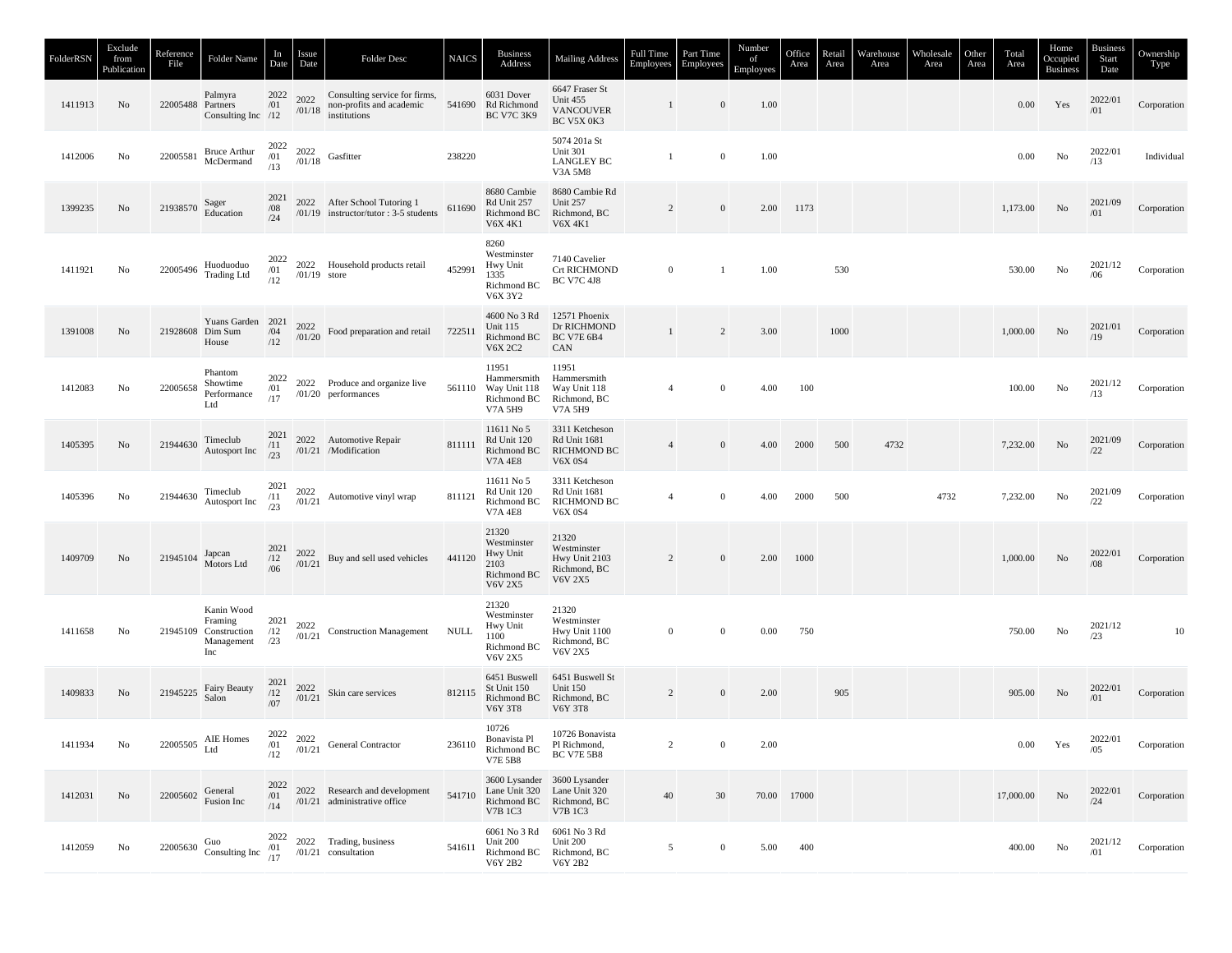| FolderRSN | Exclude<br>from<br>Publication | Reference<br>File | Folder Name                                      | In<br>Date                          | Issue<br>Date  | Folder Desc                                                                                                                                                                                                                                                                                  | <b>NAICS</b> | <b>Business</b><br>Address                                             | <b>Mailing Address</b>                                                      | Full Time<br>Employees | Part Time<br>Employees | Number<br>of<br>Employees | Office<br>Area | Retail<br>Area | Warehouse<br>Area | Wholesale<br>Area | Other<br>Area | Total<br>Area | Home<br>Occupied<br><b>Business</b> | <b>Business</b><br>Start<br>Date | Ownership<br>Type |
|-----------|--------------------------------|-------------------|--------------------------------------------------|-------------------------------------|----------------|----------------------------------------------------------------------------------------------------------------------------------------------------------------------------------------------------------------------------------------------------------------------------------------------|--------------|------------------------------------------------------------------------|-----------------------------------------------------------------------------|------------------------|------------------------|---------------------------|----------------|----------------|-------------------|-------------------|---------------|---------------|-------------------------------------|----------------------------------|-------------------|
| 1412064   | No                             |                   | Airbank<br>22005635 Technology<br>Inc            | 2022<br>/01<br>/17                  | 2022<br>/01/21 | Office use for Online store                                                                                                                                                                                                                                                                  | 454110       | 6231<br>Westminster<br>Hwy<br>Richmond BC<br>V7C 4V4                   | 6231<br>Westminster<br>Hwy Richmond,<br><b>BC V7C 4V4</b>                   | 1                      | $\mathbf{1}$           | 2.00                      | 200            |                |                   |                   |               | 200.00        | No                                  | 2021/12<br>/20                   | Corporation       |
| 1412101   | No                             | 22005670          | Hastie<br>Plumbing Inc                           | 2022<br>$\frac{701}{18}$            | 2022<br>/01/21 | Plumbing contractor                                                                                                                                                                                                                                                                          | 238220       |                                                                        | 25010 57 Ave<br>ALDERGROVE<br><b>BC V4W 1T6</b>                             | $\overline{0}$         | $\mathbf{1}$           | 1.00                      |                |                |                   |                   |               | $0.00\,$      | No                                  | 2022/01<br>/20                   | Corporation       |
| 1412148   | No                             | 22005722 Wildlife | Mainland<br>Control                              | 2022<br>/01<br>/18                  | 2022           | Wildlife exclusion services.<br>Humane wildlife control<br>company, no poison use. No<br>catching, collecting or<br>relocating any animal.<br>/01/21 Installation of one way exit<br>doors for raccoons, squirrels,<br>skunks, etc., to leave<br>structure, close entries with<br>wire mesh. | 911290       |                                                                        | 7110 Fulton Ave<br><b>Unit 217</b><br><b>BURNABY BC</b><br>V53 3H5          | $\mathbf{0}$           | $\mathbf{1}$           | 1.00                      |                |                |                   |                   |               | 0.00          | No                                  | $2022/02$<br>$/01$               | Corporation       |
| 1412156   | No                             |                   | 22005730 KJ Consulting                           | $\frac{2022}{01}$<br>/19            | 2022<br>/01/21 | IT Consultant                                                                                                                                                                                                                                                                                |              | 8711 Dolphin<br>541514 Crt Richmond<br><b>BC V6Y 3J7</b>               | 8711 Dolphin<br><b>Crt RICHMOND</b><br><b>BC V6Y 3J7</b>                    | $\overline{c}$         | $\mathbf{0}$           | 2.00                      |                |                |                   |                   |               | 0.00          | Yes                                 | 2022/01<br>/01                   | Corporation       |
| 1412162   | No                             | 22005735          | Guide<br>Engineering                             | 2022<br>/01<br>/19                  |                | $\frac{2022}{101/21}$ Engineering service                                                                                                                                                                                                                                                    | 541330       |                                                                        | 45715 Hocking<br>Ave Unit 512<br>CHILLIWACK<br><b>BC V2P 6Z6</b><br>CAN     | $\overline{3}$         | $\mathbf{0}$           | 3.00                      |                |                |                   |                   |               | 0.00          | No                                  | 2022/01<br>/13                   | Corporation       |
| 1412164   | No                             | 22005736          | Kootenay<br>Columbia<br>Home<br>Inspections      | 2022<br>/01<br>/19                  | 2022<br>/01/21 | Home inspections                                                                                                                                                                                                                                                                             | 541350       |                                                                        | 1023 Regan Cr<br>TRAIL BC V1R<br>1C2 CAN                                    | 1                      | $\overline{0}$         | 1.00                      |                |                |                   |                   |               | 0.00          | $\rm No$                            | 2022/02<br>/01                   | Corporation       |
| 1412208   | No                             |                   | 22005740 Tarrier Group<br>Inc                    | 2022<br>$\frac{1}{19}$              | 2022           | Construction at 3208 and<br>$\frac{2022}{101}{\times}$ 3211 Carscallen Rd, and<br>3200 No 3                                                                                                                                                                                                  | 236220       |                                                                        | 998 Harbourside<br>Dr NORTH<br><b>VANCOUVER</b><br><b>BC V7P 3T2</b><br>CAN | 20                     | 20                     | 40.00                     |                |                |                   |                   |               | 0.00          | No                                  | 2022/02<br>/01                   | Corporation       |
| 1412184   | No                             |                   | Vanhome<br>22005753 Construction<br>Ltd          | 2022<br>/01<br>/19                  |                | 2022 Residential house<br>$/01/21$ construction                                                                                                                                                                                                                                              | 236110       |                                                                        | 8587 Adera St<br><b>VANCOUVER</b><br>BC V6P 5E6                             | $\mathbf{1}$           | $\overline{0}$         | 1.00                      |                |                |                   |                   |               | 0.00          | No                                  | 2022/01<br>/13                   | Corporation       |
| 1412190   | No                             |                   | <b>CMAK</b><br>22005759 Management<br>Inc        | 2022<br>/01<br>/19                  | 2022<br>/01/21 | Residential and Commercial<br>renovations and general<br>contracting                                                                                                                                                                                                                         | 236220       |                                                                        | 966 Stewart Ave<br>COQUITLAM<br>BC V3K 2N6<br>CAN                           | $\mathbf{0}$           | $\mathbf{1}$           | 1.00                      |                |                |                   |                   |               | 0.00          | No                                  | 2020/10<br>/16                   | Corporation       |
| 1412202   | No                             | 22005770          | Aloha<br>Contracting                             | 2022<br>/01<br>/19                  |                | 2022 General contractor for single 236110<br>/01/21 family residence townhouse                                                                                                                                                                                                               |              |                                                                        | 1864 W 1st Ave<br>Unit 1<br><b>VANCOUVER</b><br>BC V6J 1G5                  | 1                      | $\mathbf{0}$           | 1.00                      |                |                |                   |                   |               | 0.00          | $\rm No$                            | 2022/01<br>/25                   | Individual        |
| 1412204   | No                             |                   | 22005772 Electronics                             | 2022<br>/01<br>/19                  | 2022<br>/01/21 | Online retail store for<br>lithium batteries and RV<br>electronics                                                                                                                                                                                                                           | 454110       | 11760<br>Trumpeter Dr<br>Richmond BC<br><b>V7E 3V6</b>                 | 11760 Trumpeter<br>Dr Richmond,<br><b>BC V7E 3V6</b>                        | $\mathbf{0}$           | $\mathbf{1}$           | 1.00                      |                |                |                   |                   |               | $0.00\,$      | Yes                                 | 2021/11<br>/01                   | Individual        |
| 1412235   | No                             | 22005802 KDA      |                                                  | 2022<br>/01<br>/20                  |                | 2022 Business and wealth<br>$/01/21$ consulting                                                                                                                                                                                                                                              |              | 541619 St Richmond<br>BC V7E 3B4                                       | 5760 Moncton 20431 40b Ave<br><b>LANGLEY BC</b><br>V3A 5M4                  | $\mathbf{1}$           | $\mathbf{0}$           | 1.00                      |                |                |                   |                   |               | 0.00          | Yes                                 | 2022/01                          | Corporation       |
| 1412238   | No                             | 22005805          | Vido Building<br>Repairs &<br>Maintenance<br>Ltd | 2022<br>/01<br>/20                  |                | 2022 Construction - interior<br>$/01/21$ renovation                                                                                                                                                                                                                                          | 236110       |                                                                        | 2190 Dawes Hill<br>Rd<br>COQUITLAM<br><b>BC V3K 1N1</b>                     | $\overline{2}$         | $\boldsymbol{0}$       | 2.00                      |                |                |                   |                   |               | $0.00\,$      | No                                  | 2022/01<br>/20                   | Corporation       |
| 1412239   | No                             | 22005806          | Transup<br>Express                               | $\mathop{2022}\limits_{/01}$<br>/20 |                | $^{2022}_{/01/21}$ Courier Service                                                                                                                                                                                                                                                           |              | 7531 Francis<br>492110 Rd Richmond<br>BC V6Y 1A1                       | 7531 Francis Rd<br>Richmond, BC<br>V6Y 1A1                                  | $\mathbf{1}$           | $\boldsymbol{0}$       | 1.00                      |                |                |                   |                   |               | 0.00          | Yes                                 | 2022/01<br>/20                   | Corporation       |
| 1395296   | No                             | 21934650          | On The Go<br>Delivery                            | 2021<br>/06<br>/22                  |                | $^{2022}_{/01/25}$ Delivery service                                                                                                                                                                                                                                                          |              | 5431 Blundell 5431 Blundell<br>492210 Rd Richmond<br><b>BC V7C 1H3</b> | Rd Richmond,<br><b>BC V7C 1H3</b>                                           | 1                      | $\mathbf{0}$           | 1.00                      |                |                |                   |                   |               | $0.00\,$      | No                                  | 2021/04<br>/01                   | Individual        |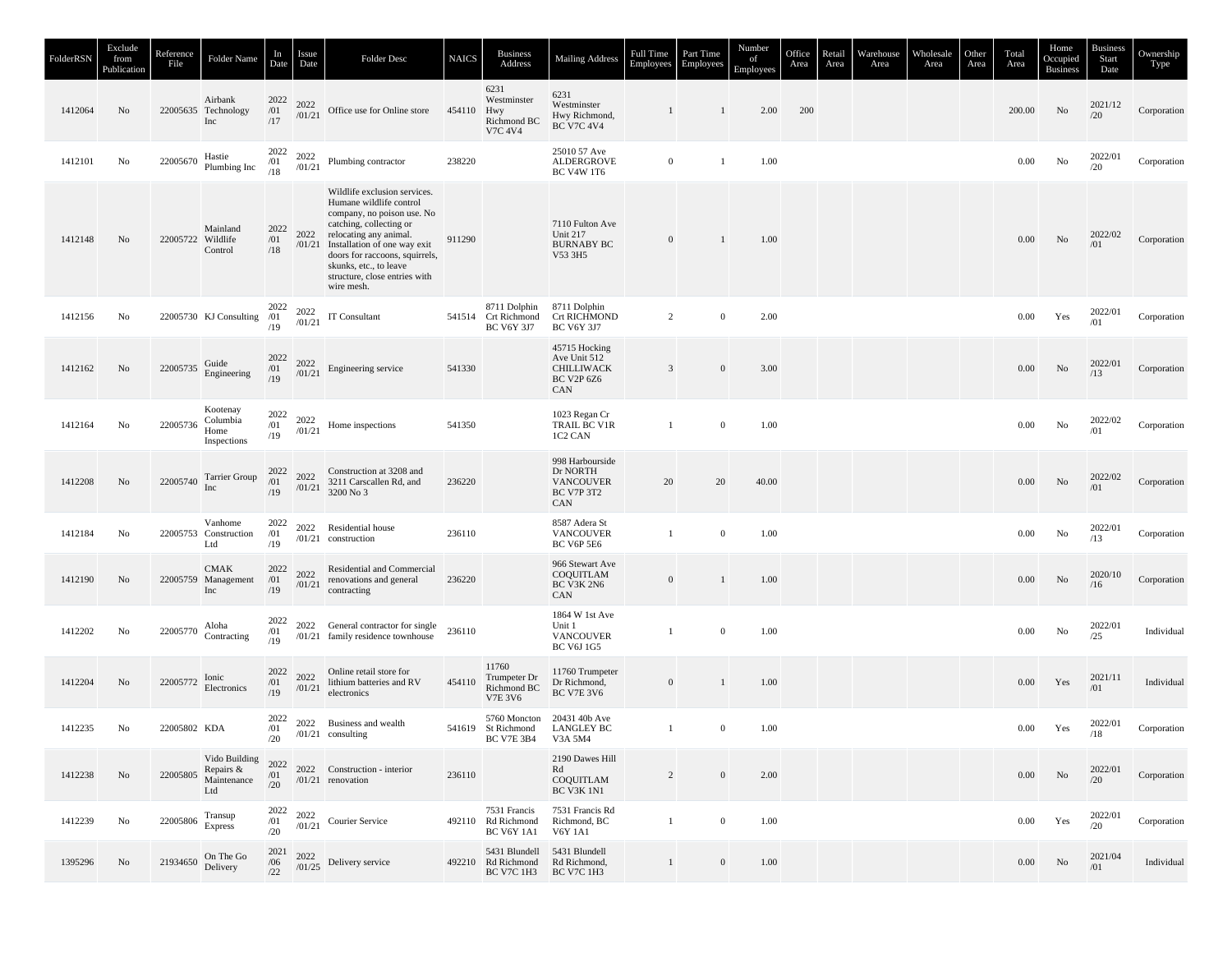| FolderRSN | Exclude<br>from<br>Publication | Reference<br>File                           | Folder Name                                                                 | In<br>Date                | <i>Issue</i><br>Date | <b>Folder Desc</b>                                                                                                                                                                                                                                                                    | <b>NAICS</b> | <b>Business</b><br>Address                                        | <b>Mailing Address</b>                                                                     | <b>Full Time</b><br>Employees | Part Time<br>Employees | Number<br>of<br>Employees | Office<br>Area | Retail<br>Area | Warehouse<br>Area | Wholesale<br>Area | Other<br>Area | Total<br>Area | Home<br>Occupied<br><b>Business</b> | <b>Business</b><br>Start<br>Date | Ownership<br>Type |
|-----------|--------------------------------|---------------------------------------------|-----------------------------------------------------------------------------|---------------------------|----------------------|---------------------------------------------------------------------------------------------------------------------------------------------------------------------------------------------------------------------------------------------------------------------------------------|--------------|-------------------------------------------------------------------|--------------------------------------------------------------------------------------------|-------------------------------|------------------------|---------------------------|----------------|----------------|-------------------|-------------------|---------------|---------------|-------------------------------------|----------------------------------|-------------------|
| 1395345   | No                             |                                             | 21934671 Eshop Fashion /06                                                  | /23                       |                      | 2021 2022 Retail of clothing,<br>$\frac{7022}{125}$ accessories, shoes, essential 448140<br>oils and gift items                                                                                                                                                                       |              | 4540 No 3 Rd<br><b>Unit 1405</b><br>Richmond BC<br><b>V6X 4E4</b> | 4540 No 3 Rd<br>Unit 1405<br>Richmond, BC<br><b>V6X 4E4</b>                                | -1                            | $\mathbf{0}$           | 1.00                      |                | 190            |                   |                   |               | 190.00        | No                                  | 2021/05<br>/31                   | Individual        |
| 1411903   | No                             | 22005474 RAE                                |                                                                             | $\frac{2022}{/01}$<br>/11 | 2022<br>/01/25       | Retail Clothing                                                                                                                                                                                                                                                                       | 448140       | 4151<br>Hazelbridge<br>Way Unit<br>2220<br>Richmond BC<br>V6X 4J7 | 4151<br>Hazelbridge Way<br><b>Unit 2220</b><br>Richmond, BC<br>V6X 4J7                     | 1                             | $\overline{0}$         | 1.00                      |                | 300            |                   |                   |               | 300.00        | No                                  | 2021/11<br>/01                   | Corporation       |
| 1411927   | No                             |                                             | 22005478 Cheryl So                                                          | 2022<br>/01<br>/12        |                      | $\frac{2022}{101/25}$ Mobile Physiotherapist                                                                                                                                                                                                                                          | 621340       |                                                                   | 8460 Jellicoe St<br>Unit 410<br><b>VANCOUVER</b><br><b>BC V5S 4S8</b>                      | -1                            | $\bf{0}$               | 1.00                      |                |                |                   |                   |               | 0.00          | No                                  | 2022/01<br>/07                   | Individual        |
| 1412138   | No                             | 22005707 IP Physio                          |                                                                             |                           |                      | Provision of Physiotherapy<br>$\begin{tabular}{c c c c} \multicolumn{1}{c}{2022} & 2022 & Services (Hands-on, Manual) \\ \multicolumn{1}{c}{701} & 2022 & thebrapy, IMS/Dry Needing, 621340 \\ \multicolumn{1}{c}{718} & 701/25 & Shockwave Theory, \\ \end{tabular}$<br>Ultrasound). |              | 11151<br>Horseshoe<br>Way Unit 24<br>Richmond BC<br>V7A 4S5       | 11151 Horseshoe<br>Way Unit 24<br>Richmond, BC<br>V7A 4S5                                  | 2                             | $\overline{4}$         | 6.00                      | 400            |                |                   |                   |               | 400.00        | No                                  | 2022/01<br>/17                   | Corporation       |
| 1412205   | No                             |                                             | $22005737 \begin{tabular}{ll} AMD Glass \\ Industries Ltd \\ \end{tabular}$ |                           |                      | $^{2022}_{/01}$ 2022 Glass product manufacturing<br>$^{19}_{/19}$ $^{01/25}$ and wholesale                                                                                                                                                                                            | 327215       | Richmond BC<br><b>V6V 1N1</b>                                     | 2340 Viscount 2340 Viscount<br>Way Unit 150 Way Unit 150<br>Richmond, BC<br><b>V6V 1N1</b> | 3                             | $\bf{0}$               | 3.00                      |                |                | 5200              |                   |               | 5,200.00      | No                                  | 2021/12<br>/01                   | Corporation       |
| 1412175   | No                             | 22005744 Nilfisk                            |                                                                             | 2022<br>/01<br>/19        |                      | 2022 Equipment service repair<br>$/01/25$ and office                                                                                                                                                                                                                                  | 811310       | 6753 Graybar<br>Rd Unit 170<br>Richmond BC<br><b>V6W 1H3</b>      | 6753 Graybar Rd<br>Unit 170<br>Richmond, BC<br><b>V6W 1H3</b>                              | 2                             | $\mathbf{0}$           | 2.00                      |                |                | 3300              |                   |               | 3,300.00      | No                                  | 2021/11<br>/01                   | Corporation       |
| 1412183   | No                             |                                             | 22005752 Finesse Decor<br>Company Inc                                       |                           |                      | 2022 2022 Design and decorate<br>$\frac{701}{19}$ $\frac{2022}{01/25}$ weddings and other related                                                                                                                                                                                     | 541410       | 4631 Shell Rd<br><b>Unit 170</b><br>Richmond BC<br>V6X 3M4        | 4631 Shell Rd<br><b>Unit 170</b><br>Richmond, BC<br>V6X 3M4                                | 3                             | $\mathbf{1}$           | 4.00                      | 1000           |                | 1400              |                   |               | 2,400.00      | No                                  | 2022/01<br>/01                   | Corporation       |
| 1412213   | No                             | 22005784 Parkway                            | Pacific<br>Consulting                                                       | 2022<br>/01<br>/20        |                      | 2022 Data analysis, create<br>$\frac{2022}{101/25}$ transportation and city<br>planning solutions                                                                                                                                                                                     | 541514       | 3671<br>Springfield Dr<br>Richmond BC<br><b>V7E 1Z3</b>           | 3671 Springfield<br>Dr Richmond,<br><b>BC V7E 1Z3</b>                                      | $\mathbf{1}$                  | $\mathbf{0}$           | 1.00                      |                |                |                   |                   |               | $0.00\,$      | Yes                                 | $2022/01$<br>$/17$               | Individual        |
| 1412250   | No                             |                                             | 22005800 Guo Shen Wu                                                        | 2022<br>/01<br>/20        |                      | 2022 Property management &<br>/01/25 Janitorial Services                                                                                                                                                                                                                              | 531310       | 6831<br>Mayflower Dr<br>Richmond BC<br>V7C 2K1                    | 6831 Mayflower<br>Dr Richmond,<br><b>BC V7C 2K1</b>                                        | $\mathbf{1}$                  | 2                      | 3.00                      |                |                |                   |                   |               | 0.00          | Yes                                 | 2022/01<br>/01                   | Individual        |
| 1412234   | No                             | 22005801                                    | Tough Metal $\begin{array}{cc} 2022 \\ /01 \\ /20 \end{array}$              |                           |                      | $\frac{2022}{/01/25}$ Roofing and Gutters                                                                                                                                                                                                                                             | 238990       | 9091 Wagner<br>Gate<br>Richmond BC<br>V7A 4R4                     | 9091 Wagner<br>Gate Richmond,<br><b>BC V7A 4R4</b>                                         | 1                             | $\mathbf{0}$           | 1.00                      |                |                |                   |                   |               | $0.00\,$      | Yes                                 | 2022/01<br>/12                   | Corporation       |
| 1412237   | No                             | 22005804 Foods &                            | Bodega Pets<br>Supply                                                       | 2022<br>/01<br>/20        |                      | 2022 General goods related to<br>/01/25 caring of dogs & cats, retail.                                                                                                                                                                                                                | 453910       | 8051 Leslie<br>Rd Unit 130<br>Richmond BC<br><b>V6X 1E4</b>       | 8100 Jones Rd<br><b>Unit 211</b><br><b>RICHMOND BC</b><br>V6Y 4B1                          | 2                             | $\bf{0}$               | 2.00                      | 400            | 1100           |                   |                   |               | 1,500.00      | No                                  | 2022/03<br>/01                   | Corporation       |
| 1412240   | No                             | 22005807 Silverline                         | Drywall Ltd                                                                 | 2022<br>/01<br>/20        |                      | 2022 Drywall, Insulation, Steel<br>$/01/25$ framing                                                                                                                                                                                                                                   | 236110       |                                                                   | 13049 76 Ave<br>Unit 108<br><b>SURREY BC</b><br>V3W 2V7                                    | $\overline{3}$                | $\mathbf{0}$           | 3.00                      |                |                |                   |                   |               | $0.00\,$      | No                                  | 2022/01                          | Corporation       |
| 1412265   | No                             |                                             | J & F<br>22005812 Advertising<br>Inc                                        | 2022<br>/01<br>/20        |                      | 2022 Provide marketing and<br>$/01/25$ advertising services                                                                                                                                                                                                                           | 541899       | 4611 Viking<br>Richmond BC<br>V6V 2K9                             | 4611 Viking<br>Way Unit 260 Way Unit 260<br>Richmond, BC<br>V6V 2K9                        | 2                             | -1                     | 3.00                      | 3223           |                |                   |                   |               | 3,223.00      | No                                  | 2022/01<br>/13                   | Corporation       |
| 1412270   | No                             |                                             | 22005817 Jia Ping Guo<br>TCM Office                                         | 2022<br>/01<br>/20        | 2022                 | Registered TCM<br>practitioner, acupuncture<br>$/01/25$ and traditional chinese<br>medicine                                                                                                                                                                                           | 621390       | Unit 204<br>Richmond BC<br><b>V6Y 1V1</b>                         | 8140 Cook Rd 3051 Airey Dr<br><b>Unit 111</b><br><b>RICHMOND BC</b><br>V6X 3X6             | $\mathbf{1}$                  | $\overline{0}$         | 1.00                      | 100            |                |                   |                   |               | 100.00        | No                                  | 2022/01<br>/27                   | Individual        |
| 1412309   | No                             | 22005885 $\frac{\text{EcoGreen}}{\text{C}}$ | Cleaning                                                                    | 2022<br>/01<br>/21        |                      | 2022 Residential and commerical<br>$/01/25$ cleaning                                                                                                                                                                                                                                  | 561722       |                                                                   | Po Box 18144<br>Heritage Mtn<br>PORT MOODY<br>BC V3H 4HO                                   | 1                             | $\mathbf{0}$           | 1.00                      |                |                |                   |                   |               | $0.00\,$      | No                                  | 2022/01<br>/10                   | Corporation       |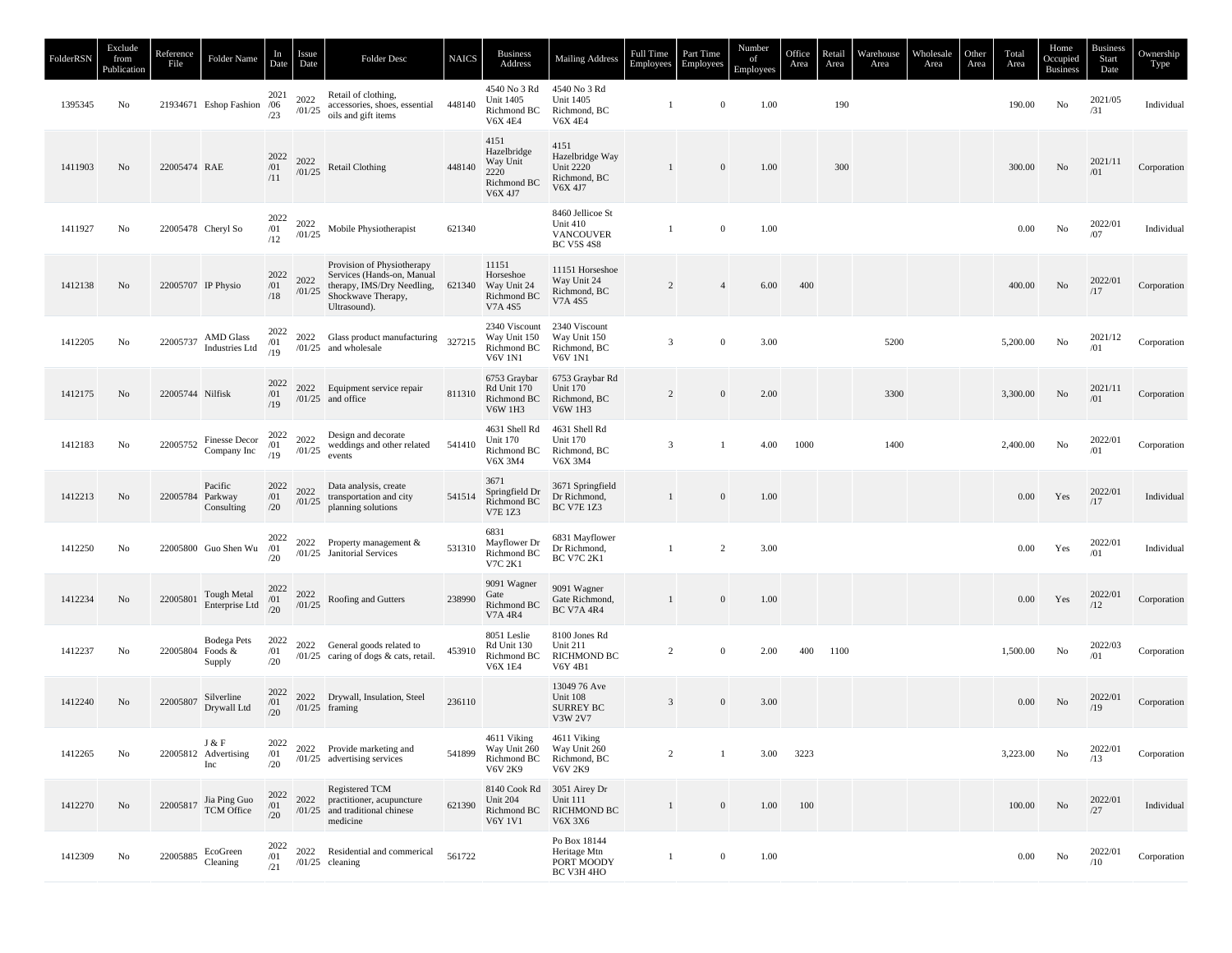| FolderRSN | Exclude<br>from<br>Publication | Reference<br>File | Folder Name                                   | In<br>Date         | Issue<br>Date  | Folder Desc                                                                                                                                                                                                              | <b>NAICS</b> | <b>Business</b><br>Address                                               | <b>Mailing Address</b>                                                       | Full Time<br>Employees | Part Time<br>Employees | Number<br>of<br>Employees | Office<br>Area | Retail<br>Area | Warehouse<br>Area | Wholesale<br>Area | Other<br>Area | Total<br>Area | Home<br>Occupied<br><b>Business</b> | <b>Business</b><br>Start<br>Date | Ownership<br>Type |
|-----------|--------------------------------|-------------------|-----------------------------------------------|--------------------|----------------|--------------------------------------------------------------------------------------------------------------------------------------------------------------------------------------------------------------------------|--------------|--------------------------------------------------------------------------|------------------------------------------------------------------------------|------------------------|------------------------|---------------------------|----------------|----------------|-------------------|-------------------|---------------|---------------|-------------------------------------|----------------------------------|-------------------|
| 1412354   | No                             | 22005910          | C H Removal<br>& Demolition<br>Limited        | 2022<br>/01<br>/24 |                | 2022 Asbestos abatement,<br>$/01/25$ demolishing                                                                                                                                                                         | 238910       | 10140 Aintree<br>Cr Richmond<br><b>BC V7A 3T8</b>                        | 10140 Aintree Cr<br>Richmond, BC<br>V7A 3T8                                  | 3                      | $\mathbf{1}$           | 4.00                      |                |                |                   |                   |               | 0.00          | Yes                                 | 2022/01<br>/14                   | Corporation       |
| 1409820   | No                             | 21945215          | Global<br>Gourmet<br>Foods (2020)<br>Inc      | 2021<br>/12<br>/07 |                | 2022 Accounting and Human<br>/01/26 Resources office                                                                                                                                                                     | 561110       | 11938<br>Bridgeport Rd<br>Unit 270<br>Richmond BC<br>V6X 1T2             | 11938<br>Bridgeport Rd<br><b>Unit 270</b><br>Richmond, BC<br>V6X 1T2         | 10                     | $\mathbf{0}$           | 10.00                     | 2190           |                |                   |                   |               | 2,190.00      | No                                  | 2021/11<br>/25                   | Corporation       |
| 1412194   | No                             | 22005763          | Nailed It<br>Handyman                         | 2022<br>/01<br>/19 | 2022<br>/01/26 | Handyman services, odd jobs 236110                                                                                                                                                                                       |              | 23000 Dyke<br>Rd Richmond<br><b>BC V6V 2H3</b>                           | 23000 Dyke Rd<br>Richmond, BC<br><b>V6V 2H3</b>                              | $\mathbf{1}$           | $\boldsymbol{0}$       | 1.00                      |                |                |                   |                   |               | 0.00          | Yes                                 | 2022/01<br>/17                   | Individual        |
| 1409777   | No                             |                   | 21943447 3Q Chicken                           | 2021<br>/12<br>/06 | 2022           | Prepare chicken, beef, lamb<br>/01/27 skewers and wholesale                                                                                                                                                              | <b>NULL</b>  | 8940 Douglas<br>St Richmond<br><b>BC V6X 1V3</b>                         | 8940 Douglas St<br>Richmond, BC<br>V6X 1V3                                   | $\overline{4}$         | 2                      | 6.00                      | 100            | 200            | 800               | 800               |               | 1,900.00      | No                                  | 2021/11<br>/01                   | Corporation       |
| 1411618   | No                             |                   | Game on,<br>21945893 Smile on Pet<br>Services | 2021<br>/12<br>/22 | 2022<br>/01/27 | Dog training/mobile k9 non<br>anesthesia dental cleaning<br>services                                                                                                                                                     | 812910       | 5508<br>Hollybridge<br>Way Unit 512<br>Richmond BC<br>V7C 0C7            | 5508<br>Hollybridge Way<br><b>Unit 512</b><br>Richmond, BC<br><b>V7C 0C7</b> | $\mathbf{1}$           | $\overline{c}$         | 3.00                      |                |                |                   |                   |               | 0.00          | Yes                                 | 2022/01<br>/01                   | Individual        |
| 1412123   | No                             | 22005697 Garden   | <b>Urban Roots</b><br>Market                  | 2022<br>/01<br>/18 | 2022           | Temporary, seasonal<br>outdoor garden market<br>/01/27 selling plants and gardening<br>accessories                                                                                                                       | 444220       | 5300 No 3 Rd<br>Richmond BC<br><b>V6X 2X9</b>                            | Po Box 1330<br>ALDERGROVE<br><b>BC V4W 2V1</b><br>CAN                        | 6                      | $\mathbf{0}$           | 6.00                      |                | 1041           |                   | 2400              |               | 3,441.00      | No                                  | 2022/03<br>/01                   | Corporation       |
| 1412223   | No                             |                   | 22005794 Budogu Zen                           | 2022<br>/01<br>/20 |                | 2022 Agent/broker for martial arts 419120<br>$/01/27$ equipment                                                                                                                                                          |              | 6828<br>Eckersley Rd<br>Unit 207<br>Richmond BC<br><b>V6Y 0E8</b>        | 6828 Eckersley<br>Rd Unit 207<br>Richmond, BC<br><b>V6Y 0E8</b>              | $\overline{c}$         | $\boldsymbol{0}$       | 2.00                      |                |                |                   |                   |               | 0.00          | Yes                                 | 2022/01<br>/11                   | Individual        |
| 1412224   | No                             |                   | 22005794 Budogu Zen                           | 2022<br>/01<br>/20 |                | 2022 Maintenance/repair of<br>$/01/27$ equipment                                                                                                                                                                         | 811490       | 6828<br><b>Eckersley Rd</b><br>Unit 207<br>Richmond BC<br><b>V6Y 0E8</b> | 6828 Eckersley<br>Rd Unit 207<br>Richmond, BC<br><b>V6Y 0E8</b>              | $\overline{c}$         | $\mathbf{0}$           | 2.00                      |                |                |                   |                   |               | 0.00          | Yes                                 | 2022/01<br>/11                   | Individual        |
| 1412313   | No                             | 22005889          | Arloa<br>Properties Ltd                       | 2022<br>/01<br>/21 | 2022<br>/01/27 | Storage consisting of<br>cabinetry, empty bottles,<br>cartons/cases, merchandise<br>inventory (t-shirts, retail<br>bags, branded wooden boxes)                                                                           | 493190       | 1999 Savage<br>Rd Unit 113<br>Richmond BC<br><b>V6V 0A5</b>              | 291 E 2nd Ave<br>Unit 100<br><b>VANCOUVER</b><br><b>BC V5T 1B8</b>           | 2                      | 1                      | 3.00                      | 900            |                | 1410              |                   |               | 2,310.00      | No                                  | 2021/12<br>/01                   | Corporation       |
| 1402132   | No                             | 21941421          | Hungrypanda<br>Tech Ltd                       | 2021<br>/09<br>/28 | 2022           | Administrative and<br>$/01/28$ marketing work in the office                                                                                                                                                              | 561110       | 3751 Shell Rd<br><b>Unit 150</b><br>Richmond BC<br><b>V6X 2W2</b>        | 3751 Shell Rd<br>Unit 150<br>Richmond, BC<br><b>V6X 2W2</b>                  | 24                     | $\mathbf{0}$           | 24.00                     | 3042           |                |                   |                   |               | 3,042.00      | No                                  | 2021/08<br>/01                   | Corporation       |
| 1402555   | N <sub>0</sub>                 | 21941845          | Eduridge<br><b>Education</b> Inc              | 2021<br>/10<br>/08 | 2022<br>/01/28 | Designing and editing on-<br>line English/French<br>language courses, on-line<br>business management<br>training courses and on-line<br>education consultation<br>documents                                              | 611430       | 8351<br>Alexandra Rd<br>Unit 223<br>Richmond BC<br><b>V6X1C3</b>         | 8351 Alexandra<br>Rd Unit 223<br>Richmond, BC<br><b>V6X 1C3</b>              | 2                      | $\boldsymbol{0}$       | 2.00                      | 228            |                |                   |                   |               | 228.00        | No                                  | 2021/10<br>/25                   | Corporation       |
| 1412233   | No                             |                   | 22005780 Beyone Ltd                           | 2022<br>/01<br>/20 | 2022<br>/01/28 | Online delivery service<br>designed to help small<br>businesses extend their<br>physical reach to customers<br>beyond their physical retail<br>location. Drivers dispatched<br>to pick up orders and make<br>deliveries. | 492210       | 9388 Tomicki<br>Ave Unit 615<br>Richmond BC<br><b>V6X 0P1</b>            | 9388 Tomicki<br>Ave Unit 615<br>Richmond, BC<br><b>V6X 0P1</b>               | 2                      | 3                      | 5.00                      |                |                |                   |                   |               | 0.00          | Yes                                 | 2021/12<br>/23                   | Corporation       |
| 1412279   | N <sub>o</sub>                 | 22005865          | LZ Auto<br>Group                              | 2022<br>/01<br>/20 | 2022<br>/01/28 | Automotive vinyl wrap                                                                                                                                                                                                    | 811121       | 5791 Minoru<br>Blvd Unit 130<br>Richmond BC<br><b>V6X 2B1</b>            | 5791 Minoru<br>Blvd Unit 130<br>Richmond, BC<br><b>V6X 2B1</b>               | 2                      | $\overline{0}$         | 2.00                      | 1079           |                | 1421              |                   |               | 2,500.00      | N <sub>0</sub>                      | 2021/12<br>/30                   | Corporation       |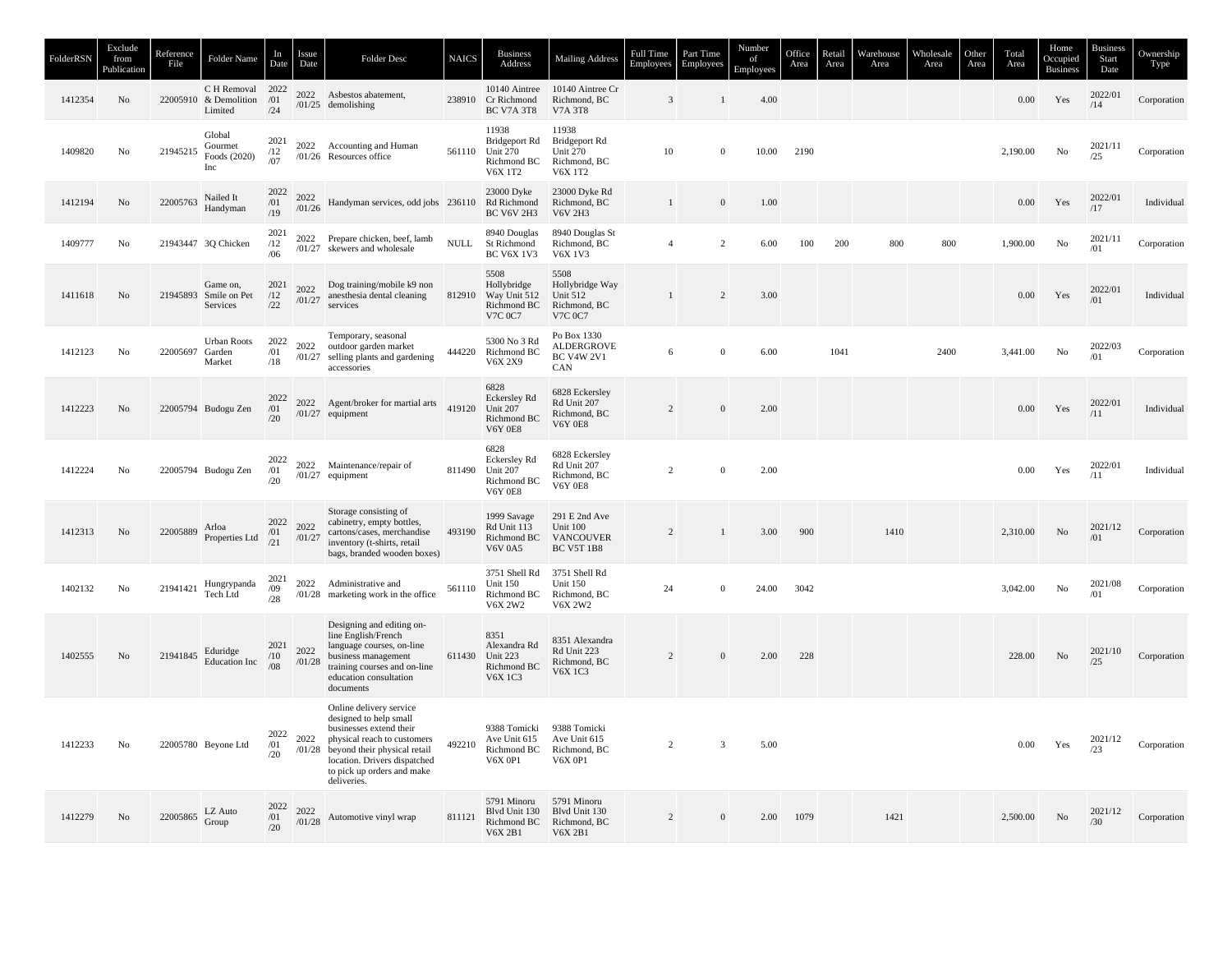| FolderRSN | Exclude<br>from<br>Publication | Reference<br>File               | Folder Name                                         | In<br>Date          | Issue<br>Date    | Folder Desc                                                                                                      | <b>NAICS</b> | <b>Business</b><br>Address                                               | <b>Mailing Address</b>                                             | Full Time<br>Employees | Part Time<br>Employees | Number<br>of<br>Employees | Office<br>Area | Retail<br>Area | Warehouse<br>Area | Wholesale<br>Area | Other<br>Area | Total<br>Area | Home<br>Occupied<br><b>Business</b> | <b>Business</b><br>Start<br>Date | Ownership<br>Type |
|-----------|--------------------------------|---------------------------------|-----------------------------------------------------|---------------------|------------------|------------------------------------------------------------------------------------------------------------------|--------------|--------------------------------------------------------------------------|--------------------------------------------------------------------|------------------------|------------------------|---------------------------|----------------|----------------|-------------------|-------------------|---------------|---------------|-------------------------------------|----------------------------------|-------------------|
| 1412295   | No                             |                                 | 22005865 LZ Auto Group /01                          | 2022<br>/20         | 2022             | $\frac{2022}{101/28}$ Auto repair shop                                                                           | 811111       | 5791 Minoru<br>Blvd Unit 130<br>Richmond BC<br><b>V6X 2B1</b>            | 5791 Minoru<br>Blvd Unit 130<br>Richmond, BC<br><b>V6X 2B1</b>     | $\overline{2}$         | $\Omega$               | 2.00                      | 1079           |                | 1421              |                   |               | 2,500.00      | No                                  | 2021/12<br>/30                   | Corporation       |
| 1412349   | No                             | 22005905 $\frac{H}{r}$ Hopewell | Inspections                                         | 2022<br>/01<br>/24  | 2022<br>/01/28   | Home inspections                                                                                                 | 541350       | 6257 Tiffany<br>Blvd<br>Richmond BC<br>V7C 4Z1                           | 6257 Tiffany<br>Blvd Richmond,<br><b>BC V7C 4Z1</b>                | 1                      | $\mathbf{0}$           | 1.00                      |                |                |                   |                   |               | 0.00          | Yes                                 | 2022/01<br>/24                   | Individual        |
| 1412353   | No                             |                                 | 22005909 JYU Interiors<br>Inc                       | 2022<br>/01<br>/24  | 2022<br>/01/28   | Interior design, renovations 236110                                                                              |              | 4933 Fisher<br>Dr Unit 22<br>Richmond BC<br>V6X 3Z2                      | 4933 Fisher Dr<br>Unit 22<br>Richmond, BC<br>V6X 3Z2               | 1                      | $\bf{0}$               | 1.00                      |                |                |                   |                   |               | 0.00          | Yes                                 | 2022/01<br>/19                   | Corporation       |
| 1412370   | No                             | 22005926 CTExcel                |                                                     | 2022<br>/01<br>/24  | 2022             | selling of<br>telecommunications<br>$/01/28$ services such as phone, tv<br>and internet                          | 443143       | 8260<br>Westminster<br>Hwy Unit<br>2340<br>Richmond BC<br><b>V6X 3Y2</b> | 8260<br>Westminster<br>Hwy Unit 2340<br>Richmond, BC<br>V6X 3Y2    | 3                      | 2                      | 5.00                      |                | 518            |                   |                   |               | 518.00        | No                                  | 2022/02<br>/01                   | Corporation       |
| 1404604   | No                             | 21943838                        | Wanshing<br>Machinery Ltd                           | 2021<br>/11<br>/0.5 |                  | 2022 Wholesaler of Japanese<br>/02/01 forklift, pallet jack                                                      |              | 11171<br>Horseshoe<br>417230 Way Unit 9<br>Richmond BC<br>V7A 4S5        | 11171 Horseshoe<br>Way Unit 9<br>Richmond, BC<br>V7A 4S5           | 3                      | $\mathbf{1}$           | 4.00                      | 500            |                | 1800              |                   |               | 2,300.00      | No                                  | 2021/10<br>/01                   | Corporation       |
| 1405221   | No                             |                                 | 21944472 1244374 BC                                 | 2021<br>/11<br>/19  | 2022<br>/02/01   | Construction of single<br>family dwellings,<br>renovation of single family<br>dwellings as well as<br>commercial |              | 2400 Simpson<br>236110 Rd Richmond<br><b>BC V6X 2P9</b>                  | 2400 Simpson<br>Rd Richmond,<br><b>BC V6X 2P9</b>                  | $\overline{0}$         | $\mathbf{0}$           | 0.00                      | 1300           |                | 10000             |                   |               | 11,300.00     | No                                  | 2021/11<br>/16                   |                   |
| 1405237   | No                             |                                 | 21944472 1244374 BC<br>Ltd                          | 2021<br>/11<br>/19  | 2022<br>/02/01   | Construction of single<br>family dwellings,<br>renovation of single family<br>dwellings as well as<br>commercial |              | 2400 Simpson<br>236110 Rd Richmond<br><b>BC V6X 2P9</b>                  | 2400 Simpson<br>Rd Richmond,<br><b>BC V6X 2P9</b>                  | $\overline{c}$         | $\mathbf{0}$           | 2.00                      | 1300           |                | 10000             |                   |               | 11,300.00     | No                                  | 2021/11<br>/16                   | Corporation       |
| 1409821   | No                             |                                 | 21945216 RBC Stone Ltd /12                          | 2021<br>/07         | 2022<br>/02/01   | Countertop fabricator                                                                                            | 337110       | 15355 Knox<br>Way Unit 180<br>Richmond BC<br><b>V6V 3A8</b>              | 15355 Knox<br>Way Unit 180<br>Richmond, BC<br><b>V6V 3A8</b>       | 12                     | $\mathbf{0}$           | 12.00                     |                |                | 31834             |                   |               | 31,834.00     | $\rm No$                            | 2021/11<br>/20                   | Corporation       |
| 1410092   | No                             | 21945487                        | Lekon<br>Logistics and<br>Trading Co,<br>Ltd        | 2021<br>/12<br>/14  | 2022<br>/02/01   | Import and export logistics<br>service, trucking service,<br>warehouse service                                   | 488519       | Unit 223<br>Richmond BC<br><b>V6X1X5</b>                                 | 7080 River Rd 7080 River Rd<br>Unit 223<br>Richmond, BC<br>V6X 1X5 | 5                      | $\mathbf{1}$           | 6.00                      | 300            |                |                   |                   |               | 300.00        | No                                  | 2021/11<br>/09                   | Corporation       |
| 1412180   | No                             | 22005749                        | Homeland<br>Realty                                  | 2022<br>/01<br>/19  | 2022<br>$/02/01$ | Property management<br>company 4 units at 6611<br>Minoru                                                         | 531310       |                                                                          | 8188 Granville<br>St<br><b>VANCOUVER</b><br><b>BC V6P 4Z4</b>      | $\mathbf{0}$           | -1                     | 1.00                      |                |                |                   |                   |               | 0.00          | No                                  | 2022/01<br>/01                   | Corporation       |
| 1412356   | No                             | 22005912                        | John Beers<br>Construction                          | 2022<br>/01<br>/24  | 2022<br>/02/01   | General Contractor                                                                                               | 236110       |                                                                          | 288 Ungless<br>Way Unit 401<br>PORT MOODY<br>BC V3H 0C9            | 1                      | $\bf{0}$               | 1.00                      |                |                |                   |                   |               | 0.00          | Yes                                 | 2022/01<br>/24                   | Individual        |
| 1413459   | No                             |                                 | SKH<br>22007012 Development<br>Ltd                  | 2022<br>/01<br>/31  |                  | 2022 Real estate development,<br>/02/01 construction management                                                  |              | 5271 Maple<br>236110 Rd Richmond Richmond, BC<br>BC V7E 1G2 V7E 1G2      | 5271 Maple Rd                                                      | $\overline{3}$         | -1                     | 4.00                      |                |                |                   |                   |               | $0.00\,$      | Yes                                 | 2021/12<br>/15                   | Corporation       |
| 1413503   | No                             | 22007037                        | Range in<br>Motion<br>Physiotherapy<br>Incorporated | 2022<br>/01<br>/31  |                  | 2022 Treating patients with<br>/02/01 manual and electro therapy                                                 | 621340       |                                                                          | 14716 84a Ave<br><b>SURREY BC</b><br>V3S 6Z6                       | $\mathbf{1}$           | $\overline{0}$         | 1.00                      |                |                |                   |                   |               | 0.00          | No                                  | 2022/01<br>/24                   | Corporation       |
| 1385388   | No                             |                                 | <b>CFR</b><br>21924863 Enterprise<br>Limited        | 2021<br>/01<br>/28  | 2022             | Art Studio - Store &<br>display artworks, accepting<br>/02/02 clients artworks, clients<br>visit by appt.        | 452999       | 8700 McKim<br>Way Unit<br>2131<br>Richmond BC<br><b>V6X 4A5</b>          | 8700 Mckim<br>Way Unit 2131<br>Richmond, BC<br>V6X 4A5             | $\mathbf{1}$           | $\mathbf{0}$           | 1.00                      | 274            |                |                   |                   |               | 274.00        | No                                  | 2021/02<br>/01                   | Corporation       |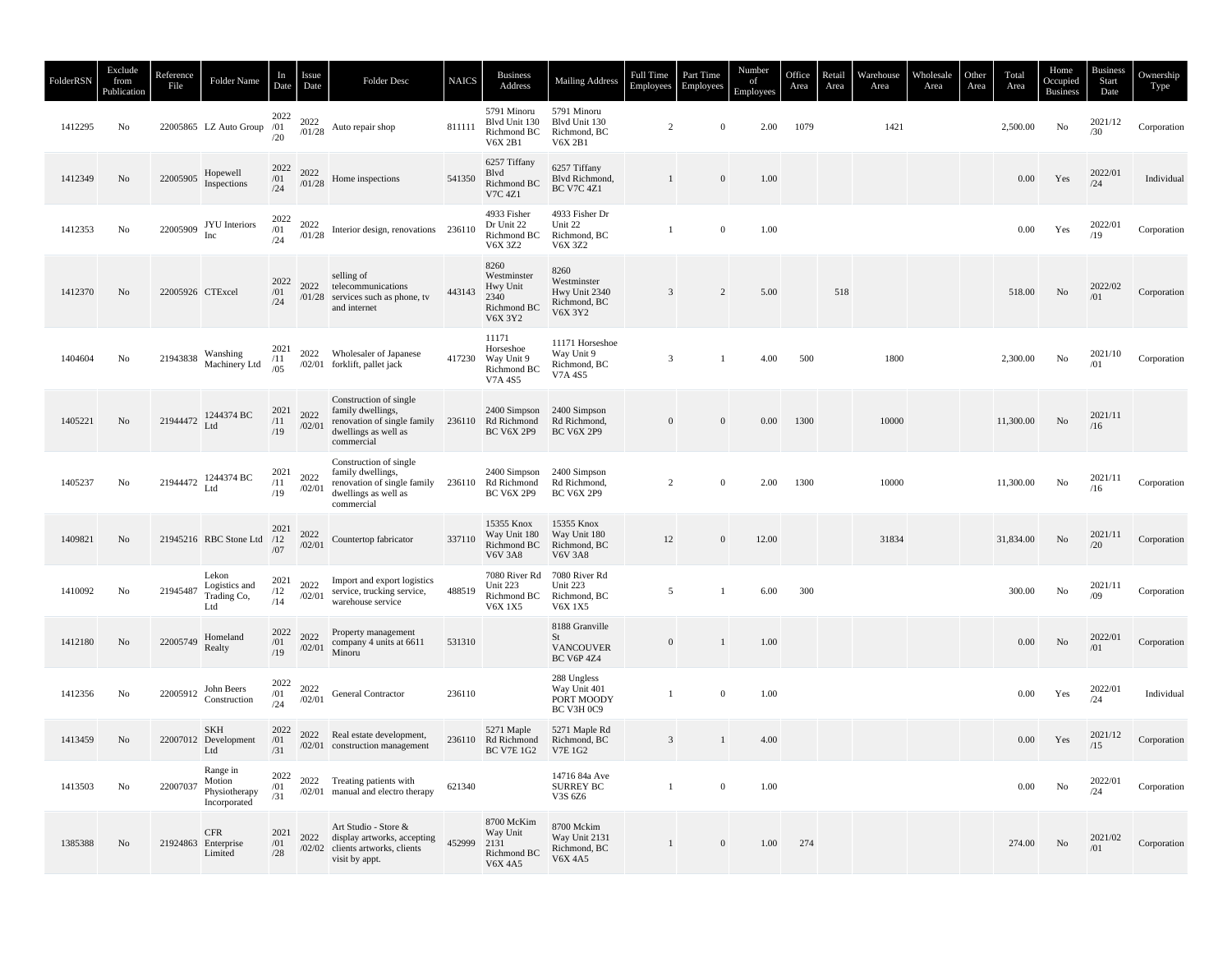| FolderRSN | Exclude<br>from<br>Publication | Reference<br>File | Folder Name                                    | In<br>Date         | Issue<br>Date  | <b>Folder Desc</b>                                                                                                                                                                                        | <b>NAICS</b> | <b>Business</b><br>Address                                           | <b>Mailing Address</b>                                                                 | Full Time<br>Employees | Part Time<br>Employees | Number<br>of<br>Employees | Office<br>Area | Retail<br>Area | Warehouse<br>Area | Wholesale<br>Area | Other<br>Area | Total<br>Area | Home<br>Occupied<br><b>Business</b> | <b>Business</b><br>Start<br>Date | Ownership<br>Type |
|-----------|--------------------------------|-------------------|------------------------------------------------|--------------------|----------------|-----------------------------------------------------------------------------------------------------------------------------------------------------------------------------------------------------------|--------------|----------------------------------------------------------------------|----------------------------------------------------------------------------------------|------------------------|------------------------|---------------------------|----------------|----------------|-------------------|-------------------|---------------|---------------|-------------------------------------|----------------------------------|-------------------|
| 1400481   | No                             |                   | Foodie Link<br>21939775 Noodles &<br>Pasta Ltd | 2021<br>/09<br>/02 | 2022<br>/02/03 | <b>Catering Consulting</b><br><b>Operations Management</b><br>and Logistics                                                                                                                               | 541611       | 8300 Capstan<br>Way Unit<br>1061<br>Richmond BC<br><b>V6X 4B7</b>    | 8300 Capstan<br>Way Unit 1061<br>Richmond, BC<br><b>V6X 4B7</b>                        | 6                      | $\overline{2}$         | 8.00                      | 400            |                |                   |                   |               | 400.00        | No                                  | 2019/05<br>/01                   | Corporation       |
| 1413392   | No                             | 22006948 Sport by | South Surrey<br>Therapy                        | 2022<br>/01<br>/27 | 2022           | Athletic Therapy services<br>$/02/03$ in a private clinic                                                                                                                                                 | 621340       | 3671<br>Westminster<br>Hwy Unit 120<br>Richmond BC<br><b>V7C 5V2</b> | 3671<br>Westminster<br>Hwy Unit 120<br>Richmond, BC<br><b>V7C 5V2</b>                  | $\mathbf{0}$           | $\mathbf{1}$           | 1.00                      | 150            |                |                   |                   |               | 150.00        | No                                  | 2021/12<br>/29                   | Individual        |
| 1401095   | No                             |                   | UCruising<br>21940388 Vancouver<br>Travel      | 2021<br>/09<br>/23 | 2022<br>/02/04 | Travel agency                                                                                                                                                                                             | <b>NULL</b>  | 4151<br>Hazelbridge<br>Way Unit<br>2260<br>Richmond BC<br>V6X 4J7    | 8677 Capstan<br>Way Unit 710<br><b>RICHMOND BC</b><br>V6X 4J7 CAN                      | 1                      | $\bf{0}$               | 1.00                      |                | 262            |                   |                   |               | 262.00        | No                                  | 2021/09<br>/16                   | Corporation       |
| 1413498   | No                             |                   | 22007034 Clara Coe Art                         | 2022<br>/01<br>/31 | 2022           | Personal training, yoga<br>instructor, group fitness,<br>/02/04 coaching (life, health,<br>wellness)                                                                                                      | 611620       | 3771 Jacombs<br>Rd Unit 420<br>Richmond BC<br><b>V6V 2L9</b>         | 10527 Suncrest<br>Dr DELTA BC<br>V4C 2N1 CAN                                           | $\mathbf{1}$           | $\mathbf{0}$           | 1.00                      | 600            |                |                   |                   |               | 600.00        | No                                  | 2022/02<br>/01                   | Individual        |
| 1413536   | No                             | 22007070          | Typical Well<br>Shipping Ltd                   | 2022<br>/02<br>/01 | 2022<br>/02/04 | Logistic Services                                                                                                                                                                                         | 488519       | 11871<br>Horseshoe<br>Way Unit<br>2115<br>Richmond BC<br>V7A 5H5     | 11871 Horseshoe<br>Way Unit 2115<br>Richmond, BC<br>V7A 5H5                            |                        | $\bf{0}$               | 1.00                      | 760            |                |                   |                   |               | 760.00        | No                                  | 2022/01<br>/14                   | Corporation       |
| 1362449   | No                             |                   | 20906686 Symcor Inc                            | 2020<br>/06<br>/30 | 2022<br>/02/07 | Financial transaction item<br>processing and statement<br>services                                                                                                                                        | 522329       | 13140 Delf Pl<br>Richmond BC<br><b>V6V 2A2</b>                       | 1 Robert Speck<br>Pkwy Unit 400<br>MISSISSAUGA<br><b>ON L4Z 4E7</b>                    | 100                    | $\mathbf{0}$           | 100.00                    |                |                | 29665             |                   |               | 29,665.00     | No                                  | 2020/07<br>/01                   | Corporation       |
| 1389256   | No                             | 21928718          | Panda Fab<br>Supply                            | 2021<br>/03<br>/19 | 2022<br>/02/07 | Online sale of auto parts                                                                                                                                                                                 | 454390       | 6791<br>Gainsborough<br>Dr Richmond<br><b>BC V7E 3Z2</b>             | 6791<br>Gainsborough Dr<br>Richmond, BC<br>V7E 3Z2                                     | $\overline{c}$         | $\mathbf{0}$           | 2.00                      |                |                |                   |                   |               | 0.00          | Yes                                 | 2021/05<br>/01                   | Corporation       |
| 1409818   | No                             |                   | 21945213 Biker Down                            | 2021<br>/12<br>/07 | 2022<br>/02/07 | Classroom based<br>specialised motorcycle<br>training: accident scene<br>management, life<br>preserving first aid, teach<br>proper riding techniques,<br>body positioning, body<br>mechanics, braking etc | <b>NULL</b>  | 12620<br>Bridgeport Rd<br>Unit 205<br>Richmond BC<br>V6V 1J5         | 4280 Moncton St<br><b>Unit 115</b><br>RICHMOND BC<br>V7E 6T4 CAN                       | 1                      | $\boldsymbol{0}$       | 1.00                      | 900            | 100            |                   |                   |               | 1,000.00      | No                                  | 2022/01<br>/01                   | Corporation       |
| 1413513   | No                             |                   | Mingheng<br>22007046 Construction<br>Ltd       | 2022<br>/01<br>/31 | 2022<br>/02/07 | Construction, renovation                                                                                                                                                                                  | 236110       | 22711<br>Westminster<br>Hwy Unit 7<br>Richmond BC<br><b>V6V1B6</b>   | 22711<br>Westminster<br>Hwy Unit 7<br>Richmond, BC<br><b>V6V1B6</b>                    | $\overline{c}$         | $\mathbf{0}$           | 2.00                      |                |                |                   |                   |               | 0.00          | Yes                                 | 2022/01<br>/10                   | Corporation       |
| 1413514   | No                             |                   | 22007047 A Blessing                            | 2022<br>/01<br>/31 | 2022<br>/02/07 | <b>Consultancy Service</b>                                                                                                                                                                                | 624190       | 12891 Jack<br>Bell Dr Unit<br>64 Richmond<br><b>BC V6V 2T7</b>       | 12891 Jack Bell<br>Dr Unit 64<br>Richmond, BC<br><b>V6V 2T7</b>                        | $\mathbf{0}$           | $\mathbf{1}$           | 1.00                      |                |                |                   |                   |               | $0.00\,$      | Yes                                 | 2022/01<br>/06                   | Individual        |
| 1360749   | No                             | 20904966 pesign   | Teak & the                                     | /06<br>/17         | /02/08         | Graphic Design, UI/UX<br>$2020$ 2022 Design, Visual Consulting,<br>Photography, for<br>businesses & client<br>websites (no events)                                                                        | 541430       | Pl Unit 170 Unit 170<br><b>V6V 2H9</b>                               | 12811 Clarke 12811 Clarke Pl<br>Richmond BC Richmond, BC<br>V6V 2H9                    | $\overline{c}$         | $\bf{0}$               | 2.00                      | 350            |                |                   |                   |               | 350.00        | No                                  | 2020/07<br>/01                   | Corporation       |
| 1363575   | No                             | 20907792          | Victory<br>Interiors                           | 2020<br>/07<br>/17 |                | 2022 Interior Decorating &<br>/02/08 Staging                                                                                                                                                              | 541310       | Pl Unit 170<br><b>V6V 2H9</b>                                        | 12811 Clarke 12811 Clarke Pl<br>Unit 170<br>Richmond BC Richmond, BC<br><b>V6V 2H9</b> | $\mathbf{1}$           | $\overline{3}$         | 4.00                      | 100            |                | 1300              |                   |               | 1,400.00      | No                                  | 2020/07<br>/01                   | Corporation       |
| 1413391   | No                             |                   | 22006947 Kozier AirBnb                         | 2022<br>/01<br>/27 |                | $\substack{2022 \\ / 02 / 08}$ Boarding & Lodging                                                                                                                                                         |              | 10464 Kozier<br>721310 Dr Richmond<br>BC V7E 5L8                     | 10464 Kozier Dr<br>Richmond, BC<br><b>V7E 5L8</b>                                      | $\mathbf{1}$           | $\mathbf{1}$           | 2.00                      |                |                |                   |                   |               | $0.00\,$      | No                                  | 2022/02<br>/01                   | Individual        |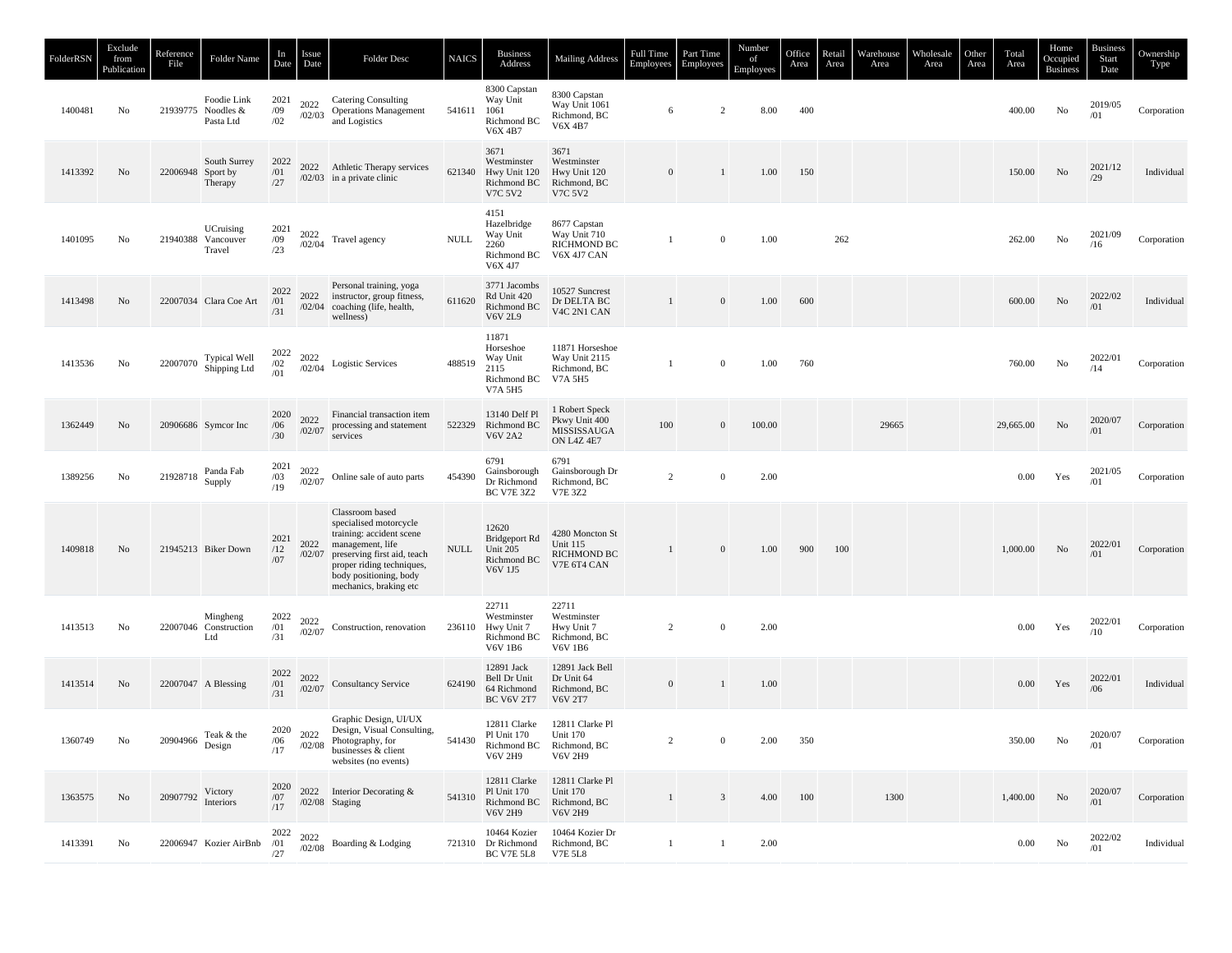| FolderRSN | Exclude<br>from<br>Publication | Reference<br>File | Folder Name                                                | In<br>Date         | Issue<br>Date  | Folder Desc                                                                                                                                                                                                                        | <b>NAICS</b> | <b>Business</b><br>Address                                           | <b>Mailing Address</b>                                                     | <b>Full Time</b><br>Employees | Part Time<br>Employees | Number<br>of<br>Employees | Office<br>Area | Retail<br>Area | Warehouse<br>Area | Wholesale<br>Area | Other<br>Area | Total<br>Area | Home<br>Occupied<br><b>Business</b> | <b>Business</b><br>Start<br>Date | Ownership<br>Type |
|-----------|--------------------------------|-------------------|------------------------------------------------------------|--------------------|----------------|------------------------------------------------------------------------------------------------------------------------------------------------------------------------------------------------------------------------------------|--------------|----------------------------------------------------------------------|----------------------------------------------------------------------------|-------------------------------|------------------------|---------------------------|----------------|----------------|-------------------|-------------------|---------------|---------------|-------------------------------------|----------------------------------|-------------------|
| 1413456   | No                             |                   | 22007028 Ren Robots Ltd /01                                | 2022<br>/31        | 2022           | Import and sell robots to<br>$\frac{2022}{102/08}$ agents, distributors and end 418990<br>users                                                                                                                                    |              | 13500<br>Maycrest Way<br>Richmond BC<br><b>V6V 2N8</b>               | 13500 Maycrest<br>Way Richmond,<br><b>BC V6V 2N8</b>                       | 5                             | $\mathbf{0}$           | 5.00                      | 1563           |                |                   |                   |               | 1,563.00      | No                                  | 2022/01<br>/15                   | Corporation       |
| 1413492   | No                             |                   | 22007028 Ren Robots Ltd                                    | 2022<br>/01<br>/31 |                | 2022 Provide services to deploy<br>/02/08 and maintain robots                                                                                                                                                                      | 551114       | 13500<br>Maycrest Way<br>Richmond BC<br><b>V6V 2N8</b>               | 13500 Maycrest<br>Way Richmond,<br><b>BC V6V 2N8</b>                       | 5                             | $\mathbf{0}$           | 5.00                      | 1563           |                |                   |                   |               | 1,563.00      | No                                  | 2022/01<br>/15                   | Corporation       |
| 1398615   | No                             | 21937948 Sector 7 |                                                            | 2021<br>/08<br>/03 | 2022<br>/02/09 | Food primary restaurant                                                                                                                                                                                                            | <b>NULL</b>  | 9371 No 5 Rd<br>Unit 10<br>Richmond BC<br><b>V7A 4E1</b>             | 3945 Parker St<br><b>BURNABY BC</b><br><b>V5C 3B7</b>                      | $\overline{4}$                | 6                      | 10.00                     |                | 1683           |                   |                   | 599           | 2,282.00      | No                                  | 2021/07<br>/12                   | Corporation       |
| 1409996   | No                             |                   | X Hoop<br>21945391 Basketball<br>Gym                       | 2021<br>/12<br>/10 |                | 2022 Youth basketball training<br>$/02/09$ academy                                                                                                                                                                                 | 713940       | 7951<br>Alderbridge<br>Way Unit 150<br>Richmond BC<br><b>V6X 2A4</b> | 7951 Alderbridge<br>Way Unit 150<br>Richmond, BC<br><b>V6X 2A4</b>         | 3                             | $\overline{c}$         | 5.00                      |                |                | 6000              |                   |               | 6,000.00      | No                                  | 2021/12<br>/01                   | Corporation       |
| 1413448   | No                             |                   | Maxeme Auto<br>22007002 Interational<br><b>Trading Ltd</b> | 2022<br>/01<br>/28 | 2022<br>/02/09 | Automobile dealer                                                                                                                                                                                                                  | 441120       | 4000 No 3 Rd<br><b>Unit 4095</b><br>Richmond BC<br><b>V6X 0J8</b>    | 4000 No 3 Rd<br><b>Unit 4095</b><br>Richmond, BC<br><b>V6X 0J8</b>         | 2                             | $\mathbf{0}$           | 2.00                      | 160            |                |                   |                   |               | 160.00        | No                                  | 2021/12<br>/07                   | Corporation       |
| 1413461   | No                             | 22007014          | Julio Leon<br>Fashion                                      | 2022<br>/01<br>/31 | 2022           | Women's retail clothing<br>/02/09 store and fashion products                                                                                                                                                                       | 448120       | 4151<br>Hazelbridge<br>Way Unit<br>2350<br>Richmond BC<br>V6X 4J7    | 4151<br>Hazelbridge Way<br>Unit 2350<br>Richmond, BC<br>V6X 4J7            | -1                            | $\mathbf{0}$           | 1.00                      |                | 742            |                   |                   |               | 742.00        | No                                  | 2022/02<br>/01                   | Corporation       |
| 1413489   | No                             | 22007025          | Gilroy Stained<br>Glass Ltd                                | 2022<br>/01<br>/31 | 2022<br>/02/09 | Design and manufacture of<br>custom commissioned<br>stained glass windows. All<br>stages of the process are<br>made by hand with hand<br>tools, no heavy machinery<br>is used.                                                     | 327214       | 2560 Simpson<br>Rd Unit 200<br>Richmond BC<br><b>V6X 2P9</b>         | 9420 Ferndale<br>Rd Unit 6<br><b>RICHMOND BC</b><br><b>V6Y 0A7</b>         | $\overline{2}$                | $\mathbf{0}$           | 2.00                      |                |                | 902               |                   |               | 902.00        | No                                  | 2022/03<br>/01                   |                   |
| 1413508   | No                             | 22007041          | Steven Mew<br>Chiropractor                                 | 2022<br>/01<br>/31 | 2022           | Chiropractor services in<br>/02/09 Health Care office                                                                                                                                                                              | <b>NULL</b>  | 3671<br>Westminster<br>Hwy Unit 120<br>Richmond BC<br><b>V7C 5V2</b> | 835 W 64th Ave<br><b>VANCOUVER</b><br>BC V6P 2L5<br>CAN                    | -1                            | $\boldsymbol{0}$       | 1.00                      | 100            |                |                   |                   |               | 100.00        | No                                  | 2022/01<br>/01                   | Individual        |
| 1413510   | No                             | 22007043          | Torrent<br>Physical<br>Therapy<br>Incorporated             | 2022<br>/01<br>/31 |                | 2022 Athletic and exercise<br>/02/09 therapy in a private clinic                                                                                                                                                                   | 621340       | 3671<br>Westminster<br>Hwy Unit 120<br>Richmond BC<br>V7C 5V2        | 688 E 18th Ave<br>Unit 401<br><b>VANCOUVER</b><br><b>BC V5V 1G4</b>        | $\mathbf{0}$                  |                        | 1.00                      | 150            |                |                   |                   |               | 150.00        | No                                  | 2022/01<br>/01                   | Corporation       |
| 1413494   | No                             | 22007030          | Funfhundert<br>Plus                                        | 2022<br>/01<br>/31 | 2022<br>/02/10 | Used car sales                                                                                                                                                                                                                     | 441120       | 3411 No 3 Rd<br>Unit 120<br>Richmond BC<br><b>V6X 2B8</b>            | 12390 24 Ave<br><b>SURREY BC</b><br>V4A 5P4 CAN                            | $\overline{4}$                | 2                      | 6.00                      | 500            | 1226           |                   |                   |               | 1,726.00      | No                                  | 2022/02<br>/01                   | Corporation       |
| 1413592   | No                             |                   | Ok Tire &<br>22007128 Auto Service<br>(Richmond)           | 2022<br>/02<br>/01 | 2022<br>/02/10 | Service and storage                                                                                                                                                                                                                | 441320       | 5791 Minoru<br>Blvd Unit 120<br>Richmond BC<br><b>V6X 2B1</b>        | 5831 Minoru<br>Blvd<br><b>RICHMOND BC</b><br><b>V6X 2B1</b>                | $\overline{c}$                | $\mathbf{0}$           | 2.00                      |                |                | 1150              |                   |               | 1,150.00      | No                                  | 2022/01<br>/05                   | Corporation       |
| 1396602   | No                             | 21935929          | Woodleaf<br>Trading Inc                                    | 2021<br>/07<br>/02 | 2022           | Ancillary Retail area -<br>Selling fresh/frozen meat to<br>local restaurants.<br>Warehouse has frozen<br>$/02/14$ storage, and a processing<br>room. Selling meat to two<br>types of clients which is<br>restaurants and in-store. | <b>NULL</b>  | 12838 Clarke<br>Pl Unit 158<br>Richmond BC<br><b>V6V 2H1</b>         | 6231 Bassett Rd<br><b>RICHMOND BC</b><br>V7C 2Y3 CAN                       | 5                             | $\mathbf{0}$           | 5.00                      |                | 414            |                   |                   |               | 414.00        | No                                  | 2021/05<br>/10                   | Corporation       |
| 1404307   | No                             |                   | 21943542 LALA Beauty<br>Secret Studio                      | 2021<br>/10<br>/29 | 2022<br>/02/14 | Microblading, scalp<br>micropigmentation,<br>cleaning facial services                                                                                                                                                              | 812115       | <b>Unit 1270</b><br>Richmond BC<br><b>V6X 3Z8</b>                    | 8888 Odlin Cr 8888 Odlin Cr<br>Unit 1270<br>Richmond, BC<br><b>V6X 3Z8</b> | 1                             | $\mathbf{0}$           | 1.00                      | 436            |                |                   |                   |               | 436.00        | No                                  | 2021/11<br>/10                   | Corporation       |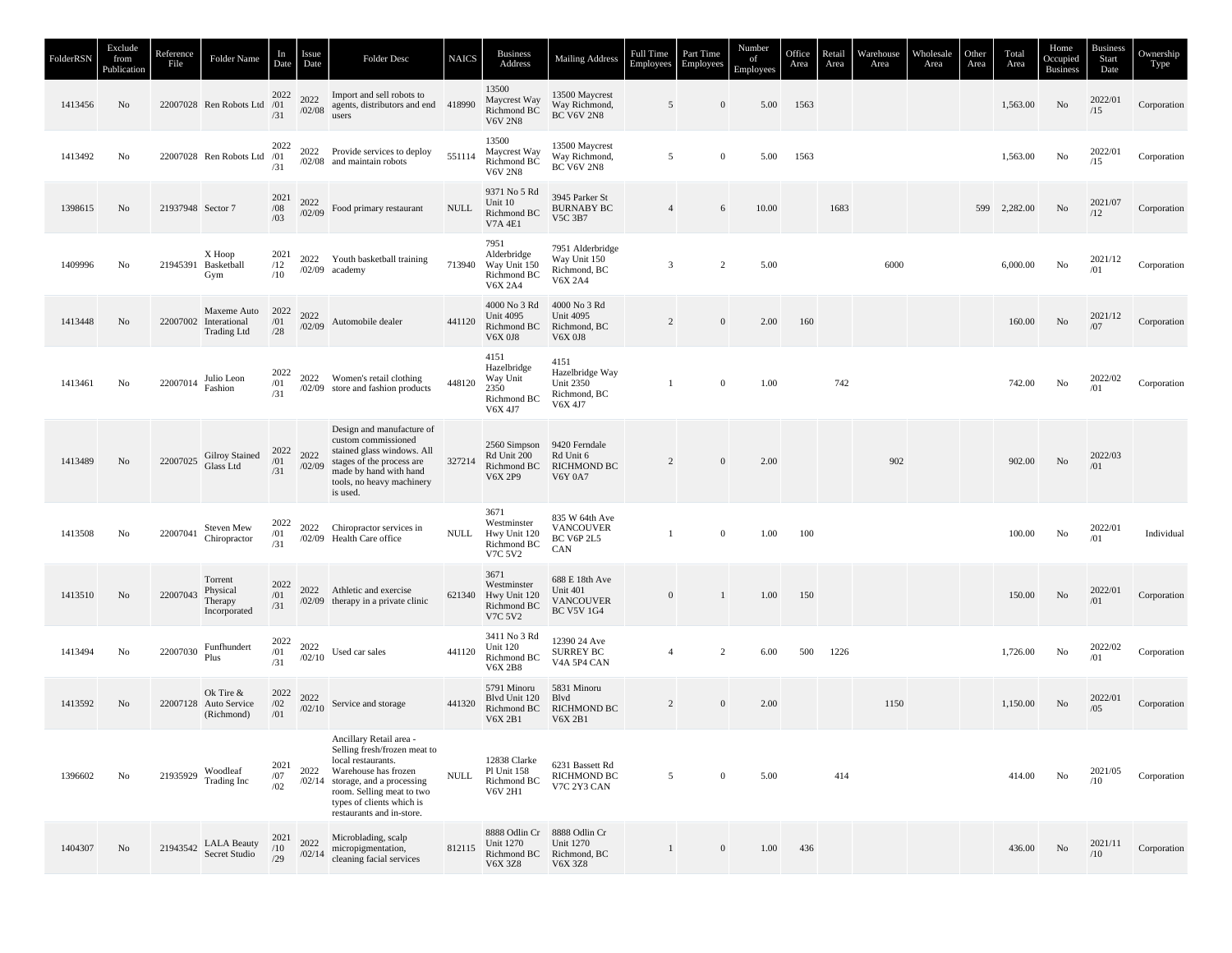| FolderRSN | Exclude<br>from<br>Publication | Reference<br>File                                                         | Folder Name                                     | In<br>Date         | Issue<br>Date  | Folder Desc                                                                                                                 | <b>NAICS</b> | <b>Business</b><br>Address                                                               | <b>Mailing Address</b>                                                       | Full Time<br>Employees | Part Time<br>Employees | Number<br>of<br>Employees | Office<br>Area | Retail<br>Area | Warehouse<br>Area | Wholesale<br>Area | Other<br>Area | Total<br>Area | Home<br>Occupied<br><b>Business</b> | <b>Business</b><br>Start<br>Date | Ownership<br>Type |
|-----------|--------------------------------|---------------------------------------------------------------------------|-------------------------------------------------|--------------------|----------------|-----------------------------------------------------------------------------------------------------------------------------|--------------|------------------------------------------------------------------------------------------|------------------------------------------------------------------------------|------------------------|------------------------|---------------------------|----------------|----------------|-------------------|-------------------|---------------|---------------|-------------------------------------|----------------------------------|-------------------|
| 1404806   | No                             | 21944019                                                                  | CCMall<br><b>Express</b>                        | 2021<br>/11<br>/10 | 2022<br>/02/14 | CC Universal comprises of<br>four main departments:<br>Puzzles, Toys, Craft<br>Supplies & Giftware, and<br>express service. | 451120       | 8328 Capstan<br>Way Unit<br>1126<br>Richmond BC<br><b>V6X 4B6</b>                        | 8328 Capstan<br>Way Unit 1126<br>Richmond, BC<br>V6X 4B6                     | 2                      | -1                     | 3.00                      |                | 440            |                   |                   |               | 440.00        | No                                  | 2022/01<br>/01                   | Corporation       |
| 1411533   | No                             | 21944019 CCMall                                                           | <b>Express</b>                                  | 2021<br>/12<br>/21 | 2022<br>/02/14 | Express Mail Service.                                                                                                       | 451120       | 8328 Capstan<br>Way Unit<br>1126<br>Richmond BC<br><b>V6X 4B6</b>                        | 8328 Capstan<br>Way Unit 1126<br>Richmond, BC<br><b>V6X 4B6</b>              | 2                      | $\mathbf{1}$           | 3.00                      |                | 440            |                   |                   |               | 440.00        | No                                  | 2022/01<br>/01                   | Corporation       |
| 1409728   | No                             |                                                                           | 21945123 Car's Dessert                          | 2021<br>/12<br>/06 | 2022           | Hot and cold desserts<br>$\frac{2022}{102/14}$ served in food court (dine-<br>722512<br>in and take-out)                    |              | 8888 Odlin Cr<br><b>Unit 2270</b><br>Richmond BC<br><b>V6X 3Z8</b>                       | 8068<br>Westminster<br>Hwy Unit 502<br><b>RICHMOND BC</b><br>V6X 0C6 CAN     | 2                      | $\mathbf{1}$           | 3.00                      |                | 177            |                   |                   |               | 177.00        | No                                  | 2021/12<br>/15                   | Corporation       |
| 1413497   | No                             | 22007033 Furla                                                            |                                                 | 2022<br>/01<br>/31 |                | 2022 Retail outlet scheme<br>$/02/14$ handbags, wallets, and<br>$/02/14$ other fashion accessories                          | 448120       | 7899<br>Templeton<br><b>Station Rd</b><br><b>Unit 1152</b><br>Richmond<br><b>V7B 0B7</b> | 1635 W<br>Sherbrooke St<br>Unit 300<br>MONTREAL<br>QC H3H 1E2                | 2                      | $\overline{3}$         | 5.00                      |                | 1485           |                   |                   |               | 1,485.00      | No                                  | 2022/02<br>/01                   | Corporation       |
| 1413647   | No                             | 22007163 Ezlink                                                           | Logistics Ltd                                   | 2022<br>/02<br>/02 | 2022<br>/02/14 | Freight forwarding,<br>booking and arranging<br>airfreight bookings,<br>brokerage of ocean freight<br>and truck freight.    | 488519       | 6711<br>Elmbridge<br>Way Unit 200<br>Richmond BC<br>V7C 5C2                              | 6711 Elmbridge<br>Way Unit 200<br>Richmond, BC<br>V7C 5C2                    | 7                      | $\mathbf{0}$           | 7.00                      | 2000           |                |                   |                   |               | 2,000.00      | No                                  | 2022/02<br>/12                   | Corporation       |
| 1413688   | No                             |                                                                           | 22007204 JCS Finishing<br>Corporation           | 2022<br>/02<br>/03 | 2022           | General Contractor -<br>hardwood flooring<br>/02/14 installation, painting,<br>renovation                                   | 236110       | 5811 Cooney<br>Rd Unit 305<br>Richmond BC<br>V6X 3M1                                     | 2945 147a St<br><b>SURREY BC</b><br>V <sub>4</sub> P <sub>3H2</sub> CAN      | $\mathbf{0}$           | $\mathbf{1}$           | 1.00                      | 100            |                |                   |                   |               | 100.00        | No                                  | 2022/01<br>/20                   | Corporation       |
| 1413824   | No                             |                                                                           | 22007358 Canoedock<br>Adventure Inc             | 2022<br>/02<br>/08 | 2022<br>/02/14 | Consulting business to a<br>backpack company in<br>design and purchasing                                                    | 541611       | 13988<br>Maycrest Way<br><b>Unit 110</b><br>Richmond BC<br><b>V6V 3C3</b>                | 13988 Maycrest<br>Way Unit 110<br>Richmond, BC<br><b>V6V 3C3</b>             |                        | $\mathbf{0}$           | 1.00                      | 100            |                |                   |                   |               | 100.00        | No                                  | 2022/01<br>/01                   | Corporation       |
| 1413843   | No                             |                                                                           | Chiclusso<br>22007375 Development<br>Ltd        | 2022<br>/02<br>/08 |                | 2022 Residential and commercial<br>$/02/14$ renovations                                                                     | 236220       | 8477<br>Unit 665<br><b>V6X 0S8</b>                                                       | Bridgeport Rd 5651 Holt Ave<br>RICHMOND BC<br>Richmond BC V7C 5C8 CAN        | 2                      |                        | 3.00                      | 380            |                |                   |                   |               | 380.00        | No                                  | 2022/02<br>/03                   | Corporation       |
| 1413845   | No                             |                                                                           | Chiclusso<br>22007375 Development<br>Ltd        | 2022<br>/02<br>/08 |                | 2022 Residential and commercial<br>$/02/14$ renovations                                                                     | <b>NULL</b>  | 8477<br>Unit 665<br><b>V6X 0S8</b>                                                       | Bridgeport Rd 5651 Holt Ave<br><b>RICHMOND BC</b><br>Richmond BC V7C 5C8 CAN | 2                      | $\mathbf{1}$           | 3.00                      |                |                |                   |                   |               | 0.00          | No                                  | 2022/02<br>/03                   | Corporation       |
| 1391688   | No                             |                                                                           | 21931103 All Set Motors /04                     | 2021<br>/30        |                | $\frac{2022}{102/15}$ Used car wholesale business 441120                                                                    |              | Ave Unit 1601 Ave Unit 1601<br><b>V6Y 4E7</b>                                            | 8460 Granville 8460 Granville<br>Richmond BC Richmond, BC<br><b>V6Y 4E7</b>  | $\mathbf{1}$           | $\mathbf{0}$           | 1.00                      |                |                |                   |                   |               | 0.00          | Yes                                 | 2021/02<br>/16                   | Corporation       |
| 1411581   | No                             | 21945856                                                                  | Access Rent A $^{2021}_{/12}$<br>Car            | /21                |                | $\frac{2022}{102/15}$ Car rental office                                                                                     | 532111       | 6331 Buswell<br>St Unit 908<br>Richmond BC<br>V6Y 4H2                                    | 878 W 58th Ave<br><b>VANCOUVER</b><br>BC V6P 6Y3                             | 2                      | $\mathbf{0}$           | 2.00                      |                |                |                   |                   |               | 0.00          | Yes                                 | 2021/12<br>/15                   | Corporation       |
| 1413782   | No                             |                                                                           | C H Removal<br>22005910 & Demolition<br>Limited | 2022<br>/02<br>/07 |                | 2022 Asbestos abatement,<br>$/02/15$ demolishing                                                                            |              | 238910 Cr Richmond<br>BC V7A 3T8                                                         | 10140 Aintree 10140 Aintree Cr<br>Richmond, BC<br>V7A 3T8                    | $\overline{3}$         | $\mathbf{1}$           | 4.00                      |                |                |                   |                   |               | 0.00          | Yes                                 | 2022/02<br>/02                   | Corporation       |
| 1413453   | No                             | 22007006                                                                  | <b>BDS</b> Technical<br>Services                | 2022<br>/01<br>/31 |                | 2022 Installation, repair of<br>$/02/15$ internet, optic TV, home<br>phone                                                  | 238210       |                                                                                          | 13499 92 Ave<br>Unit 53<br>SURREY BC<br>V3V 8B7                              | $\mathbf{1}$           | $\overline{0}$         | 1.00                      |                |                |                   |                   |               | 0.00          | No                                  | 2021/01<br>/10                   | Individual        |
| 1413464   | No                             | $22007017 \begin{array}{c} \text{The Play} \\ \text{Brigade} \end{array}$ |                                                 | 2022<br>/01<br>/31 |                | 2022 Home office - contractor to<br>$\frac{2022}{102/15}$ run various kid fitness<br>programs at centres                    | 611620       | 6111 Tiffany<br>Blvd Unit 24<br>V7C 4Y7                                                  | 6111 Tiffany<br>Blvd Unit 24<br>Richmond BC Richmond, BC<br>V7C 4Y7          | $\mathbf{1}$           | $\mathbf{1}$           | 2.00                      |                |                |                   |                   |               | $0.00\,$      | Yes                                 | 2022/01<br>122                   | Partnership       |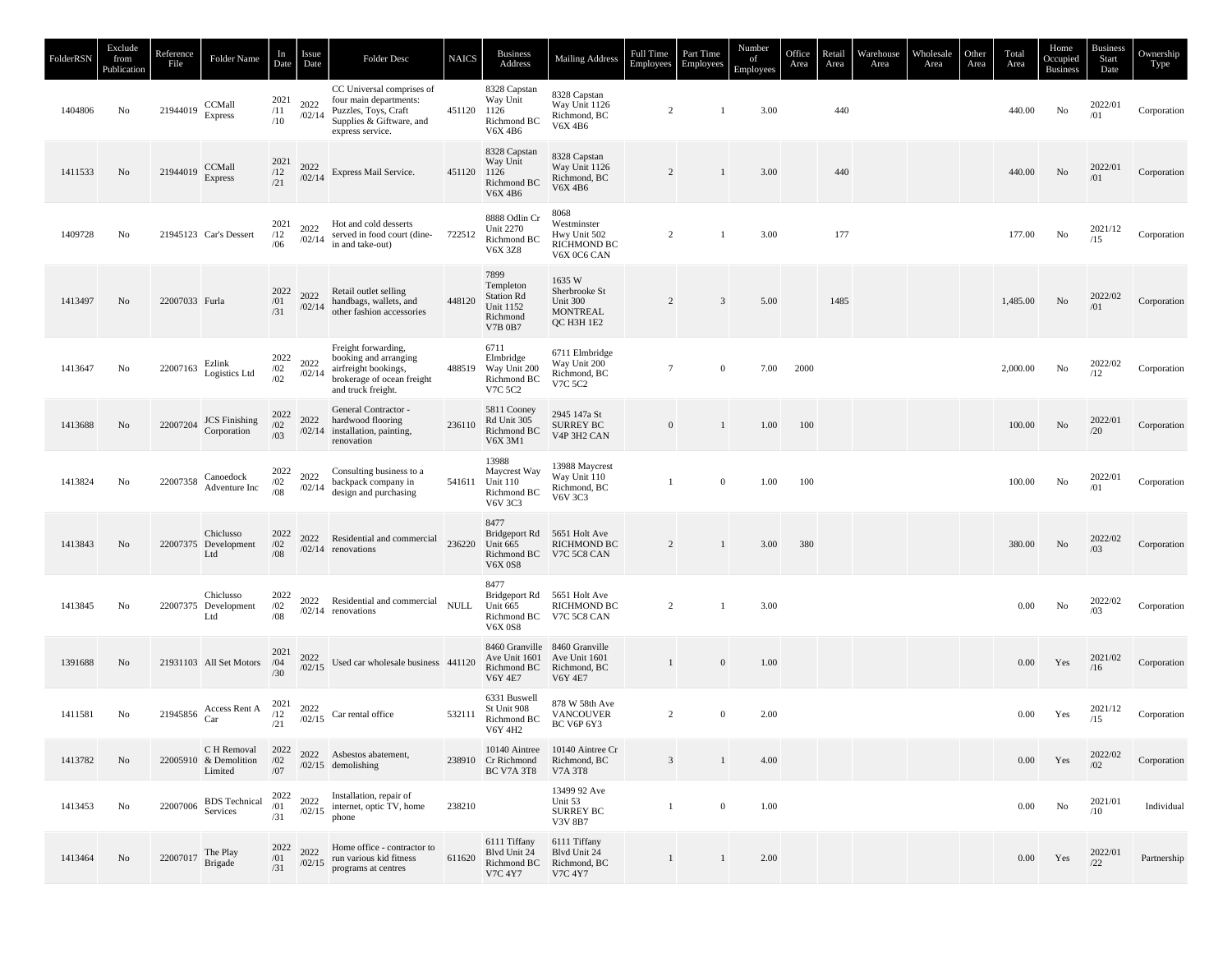| FolderRSN | Exclude<br>from<br>Publication | Reference<br>File | Folder Name                                            | In<br>Date             | Issue<br>Date    | Folder Desc                                                                                                                                                                   | <b>NAICS</b> | <b>Business</b><br>Address                                                | <b>Mailing Address</b>                                           | Full Time<br>Employees | Part Time<br>Employees | Number<br>of<br>Employees | Office<br>Area | Retail<br>Area | Warehouse<br>Area | Wholesale<br>Area | Other<br>Area | Total<br>Area | Home<br>Occupied<br><b>Business</b> | <b>Business</b><br>Start<br>Date                     | Ownership<br>Type |
|-----------|--------------------------------|-------------------|--------------------------------------------------------|------------------------|------------------|-------------------------------------------------------------------------------------------------------------------------------------------------------------------------------|--------------|---------------------------------------------------------------------------|------------------------------------------------------------------|------------------------|------------------------|---------------------------|----------------|----------------|-------------------|-------------------|---------------|---------------|-------------------------------------|------------------------------------------------------|-------------------|
| 1413512   | No                             | 22007045          | Jack Chang,<br>Registered<br>Massage<br>Therapy        | 2022<br>/01<br>/31     |                  | 2022 Registered Massage<br>$/02/15$ Therapy                                                                                                                                   | 621310       |                                                                           | 1028 Barclay St<br>Unit 1902<br><b>VANCOUVER</b><br>BC V6E 0B1   | -1                     | $\boldsymbol{0}$       | 1.00                      |                |                |                   |                   |               | 0.00          | No                                  | 2022/02<br>/01                                       | Individual        |
| 1413545   | No                             | 22007081          | Cedric Lai,<br>Registered<br>Massage<br>Therapist      | 2022<br>/02<br>/01     |                  | 2022 Registered Massage<br>$/02/15$ Therapy                                                                                                                                   | 621499       |                                                                           | 2885 Sotao Ave<br><b>VANCOUVER</b><br><b>BC V5S 4V1</b><br>CAN   | $\mathbf{1}$           | $\boldsymbol{0}$       | 1.00                      |                |                |                   |                   |               | $0.00\,$      | No                                  | 2022/02<br>/08                                       | Individual        |
| 1413691   | No                             |                   | Bayview<br>22007207 Driving School<br>Ltd              | 2022<br>/02<br>/03     | 2022<br>/02/15   | Driving school                                                                                                                                                                | 611690       | 4380<br>Steveston<br>Hwy<br>Richmond BC<br><b>V7E 2K3</b>                 | 4380 Steveston<br>Hwy Richmond,<br><b>BC V7E 2K3</b>             | -1                     | $\overline{3}$         | 4.00                      |                |                |                   |                   |               | 0.00          | Yes                                 | 2022/02<br>/01                                       | Corporation       |
| 1413693   | No                             |                   | Bayview<br>22007207 Driving School /02<br>Ltd          | 2022<br>/03            | $2022$<br>/02/15 | Driving school                                                                                                                                                                | NULL         | 4380<br>Steveston<br>Hwy<br>Richmond BC<br><b>V7E 2K3</b>                 | 4380 Steveston<br>Hwy Richmond,<br><b>BC V7E 2K3</b>             | $\mathbf{1}$           | $\overline{3}$         | 4.00                      |                |                |                   |                   |               | 0.00          | Yes                                 | $2022/02$ /01                                        | Corporation       |
| 1413698   | No                             | 22007214 Coupon   | <b>Real Savings</b><br>Magazine Inc                    | 2022<br>/02<br>/03     | 2022<br>/02/15   | Provide an online cashback<br>shopping gateway to 5000+<br>retailers like Amazon,<br>H&M, Best Buy, etc and<br>provides coupon codes to<br>shoppers via browser<br>extensions | 454110       | 8700 McKim<br>Way Unit<br>3008<br>Richmond BC<br><b>V6X 4A5</b>           | 8700 Mckim<br>Way Unit 3008<br>Richmond, BC<br>V6X 4A5           | $\overline{c}$         | $\boldsymbol{0}$       | 2.00                      | 320            |                |                   |                   |               | 320.00        | No                                  | 2022/01<br>/01                                       | Corporation       |
| 1413776   | No                             | 22007309 Moving   | Jingle Bells<br>Corporation                            | 2022<br>$/02\,$<br>/07 | 2022<br>/02/15   | Moving Services                                                                                                                                                               | 484210       | 3840<br>Scotsdale Pl<br>Richmond BC<br>V7E 6J4                            | 3840 Scotsdale<br>Pl Richmond, BC<br>V7E 6J4                     | 1                      | $\mathbf{0}$           | 1.00                      |                |                |                   |                   |               | 0.00          | Yes                                 | $\begin{array}{c} 2022/01 \\ \text{/}21 \end{array}$ | Corporation       |
| 1413778   | No                             | 22007311          | Wireway<br>Electric Ltd                                | 2022<br>/02<br>/07     | 2022             | Electrical contracting<br>$/02/15$ services                                                                                                                                   | 238210       |                                                                           | 21540 49b Ave<br><b>LANGLEY BC</b><br>V3A 8P6                    | $\mathbf{0}$           |                        | 1.00                      |                |                |                   |                   |               | 0.00          | No                                  | $\begin{array}{c} 2022/01 \\ \text{/}31 \end{array}$ | Corporation       |
| 1413779   | No                             | 22007312          | Rose Security<br>Services Inc                          | 2022<br>/02<br>/07     | 2022             | Installation of access<br>control, CCTV, ULC fire<br>monitoring, burglary<br>/02/15 alarms in municipal, retail,<br>base-building and industrial<br>applications              | 561621       |                                                                           | 853 Seaborne<br>Ave Unit 1110<br>PORT<br>COQUITLAM<br>BC V3B 0N9 | $\overline{2}$         | $\mathbf{0}$           | 2.00                      |                |                |                   |                   |               | 0.00          | No                                  | 2022/01<br>/21                                       | Corporation       |
| 1413780   | No                             | 22007313          | Best Helper<br>Home Services                           | 2022<br>$\frac{1}{07}$ | 2022<br>/02/15   | House keeping service                                                                                                                                                         | 561722       | 6333 Katsura<br>St Unit 1803<br>Richmond BC<br><b>V6Y 4L9</b>             | 6333 Katsura St<br><b>Unit 1803</b><br>Richmond, BC<br>V6Y 4L9   | -1                     |                        | 2.00                      |                |                |                   |                   |               | 0.00          | Yes                                 | 2022/01<br>/10                                       | Individual        |
| 1413781   | No                             | 22007314          | Yueming Chen<br>OP Canada<br>Maple Leaf<br>Landscaping | 2022<br>/02<br>/07     | 2022<br>/02/15   | Landscaping Service                                                                                                                                                           |              | 6468 No 7 Rd<br>561730 Richmond BC<br><b>V6W 1E9</b>                      | 6468 No 7 Rd<br>Richmond, BC<br><b>V6W 1E9</b>                   | $\mathbf{1}$           | $\overline{1}$         | 2.00                      |                |                |                   |                   |               | $0.00\,$      | Yes                                 | 2022/02<br>/15                                       | Individual        |
| 1413784   | No                             | 22007317          | Awanatu<br>Health                                      | 2022<br>/02<br>/07     | 2022             | Promotion, consultation<br>and teaching of traditional<br>/02/15 Reiki energy healing<br>techniques                                                                           | 621390       | 6188 No 3 Rd<br>Unit 609<br>Richmond BC<br>V6Y 0J3                        | 6188 No 3 Rd<br>Unit 609<br>Richmond, BC<br>V6Y 0J3              | -1                     | $\boldsymbol{0}$       | 1.00                      |                |                |                   |                   |               | 0.00          | Yes                                 | 2022/02<br>/01                                       | Individual        |
| 1413785   | No                             |                   | 22007318 $\frac{\text{flavy}}{\text{Technology}}$      | 2022<br>/02<br>/07     |                  | 2022 Installation and repair of<br>$/02/15$ security alarm systems                                                                                                            |              | 8740 Cullen<br>561621 Cr Richmond<br>BC V6Y 2X3 V6Y 2X3                   | 8740 Cullen Cr<br>Richmond, BC                                   | $\mathbf{1}$           | $\mathbf{1}$           | 2.00                      |                |                |                   |                   |               | $0.00\,$      | Yes                                 | 2022/02<br>/08                                       | Corporation       |
| 1413819   | No                             |                   | 22007353 A_Lab Creative /02                            | 2022<br>/08            | 2022             | $\frac{2022}{102/15}$ Graphic design services                                                                                                                                 |              | 541430 Pl Richmond                                                        | 3891 Tinmore 3891 Tinmore Pl<br>Richmond, BC                     | $\mathbf{1}$           | $\overline{0}$         | 1.00                      |                |                |                   |                   |               | $0.00\,$      | No                                  | 2022/02<br>/03                                       | Individual        |
| 1413830   | No                             | 22007363          | Mobo Home<br>Premium<br>Customization<br>Co Ltd        | 2022<br>/02<br>$/08\,$ | 2022<br>/02/15   | Retail sales of custom<br>doors, cabinets and<br>wardrobes                                                                                                                    | 444190       | 11511<br>Bridgeport Rd<br><b>Unit 104</b><br>Richmond BC<br><b>V6X1T4</b> | 11511 Bridgeport<br>Rd Unit 104<br>Richmond, BC<br>V6X 1T4       | $\overline{c}$         | $\mathbf{0}$           | 2.00                      | 500            | 800            | 924               |                   |               | 2,224.00      | No                                  | 2022/01<br>/01                                       | Corporation       |
| 1413837   | No                             | 22007369          | Educa - Study<br>in Canada                             | 2022<br>/02<br>/08     |                  | 2022 Education consulting<br>$/02/15$ (online)                                                                                                                                | 611710       | 9388 McKim<br>Way Unit 348<br>Richmond BC<br>V6X 0J7                      | 9388 Mckim<br>Way Unit 348<br>Richmond, BC<br>V6X 0J7            | $\mathbf{1}$           | $\mathbf{0}$           | 1.00                      |                |                |                   |                   |               | $0.00\,$      | Yes                                 | 2022/02<br>/03                                       | Individual        |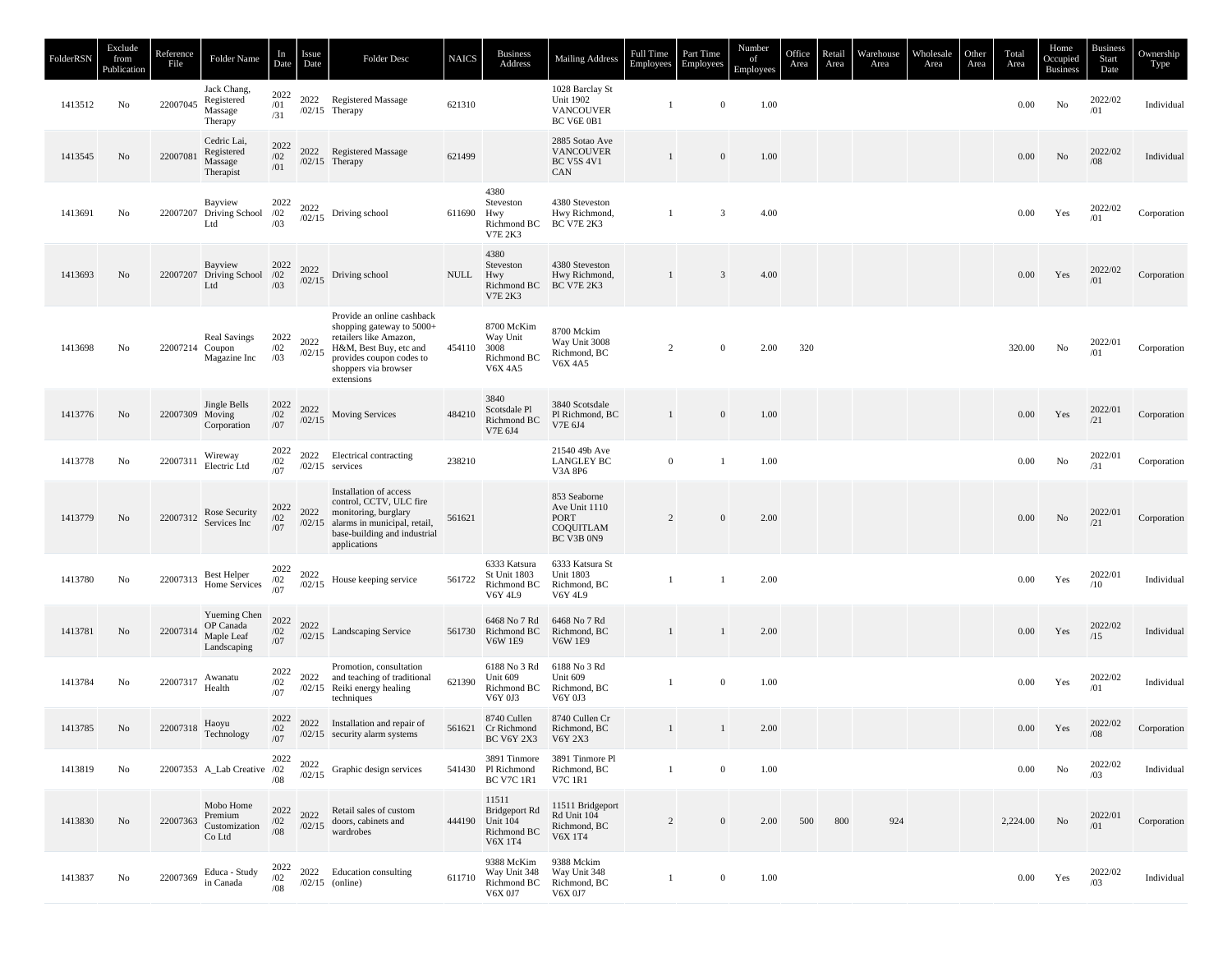| FolderRSN | Exclude<br>from<br>Publication | Reference<br>File | Folder Name                               | In<br>Date             | Issue<br>Date  | <b>Folder Desc</b>                                                                                                                                                                                               | <b>NAICS</b> | <b>Business</b><br>Address                                        | <b>Mailing Address</b>                                                         | Full Time<br>Employees | Part Time<br>Employees | Number<br>of<br>Employees | Office<br>Area | Retail<br>Area | Warehouse<br>Area | Wholesale<br>Area | Other<br>Area | Total<br>Area | Home<br>Occupied<br><b>Business</b> | Business<br>Start<br>Date | Ownership<br>Type |
|-----------|--------------------------------|-------------------|-------------------------------------------|------------------------|----------------|------------------------------------------------------------------------------------------------------------------------------------------------------------------------------------------------------------------|--------------|-------------------------------------------------------------------|--------------------------------------------------------------------------------|------------------------|------------------------|---------------------------|----------------|----------------|-------------------|-------------------|---------------|---------------|-------------------------------------|---------------------------|-------------------|
| 1413868   | No                             |                   | Scorpion<br>22007379 Hydroblasting<br>Inc | 2022<br>/02<br>/08     |                | 2022 Hardened concrete removal<br>$/02/15$ services                                                                                                                                                              | 238299       |                                                                   | Po Box 33519<br>Cottonwood Po<br>Maple Ridge BC<br><b>V4R 0H2</b>              | $\overline{2}$         | $\boldsymbol{0}$       | 2.00                      |                |                |                   |                   |               | 0.00          | No                                  | 2022/02<br>/02            | Corporation       |
| 1413879   | No                             |                   | 22007410 Hoff Guitars                     | 2022<br>/02<br>/09     |                | 2022 Custom made guitars for<br>$/02/15$ clients                                                                                                                                                                 |              | 8231 No 2 Rd<br>339990 Richmond BC<br>V7C 3M2                     | 8231 No 2 Rd<br>Richmond, BC<br>V7C 3M2                                        | $\mathbf{0}$           | -1                     | 1.00                      |                |                |                   |                   |               | 0.00          | Yes                                 | 2022/01<br>/16            | Individual        |
| 1413882   | No                             | 22007413          | Vulcan<br>Mechanical Ltd                  | 2022<br>/02<br>/09     | 2022<br>/02/15 | Plumbing contractor                                                                                                                                                                                              | 238220       |                                                                   | 12422 233a St<br><b>MAPLE RIDGE</b><br>BC V2X 0N1                              | $\mathbf{1}$           | $\mathbf{0}$           | 1.00                      |                |                |                   |                   |               | $0.00\,$      | No                                  | 2022/02<br>/10            | Corporation       |
| 1413889   | No                             | 22007413          | Vulcan<br>Mechanical Ltd                  | 2022<br>$\frac{1}{09}$ | 2022<br>/02/15 | Gas contractor                                                                                                                                                                                                   | 238220       |                                                                   | 12422 233a St<br><b>MAPLE RIDGE</b><br>BC V2X 0N1                              | -1                     | $\overline{0}$         | 1.00                      |                |                |                   |                   |               | 0.00          | No                                  | 2022/02<br>/10            | Corporation       |
| 1413903   | No                             | 22007436          | <b>Black Bear</b><br>Maintenance          | 2022<br>/02<br>$/10\,$ |                | Handyman services such as<br>2022 window cleaning, pressure<br>/02/15 washing, painting, gutter<br>cleaning                                                                                                      | 236110       | 8760 No 1 Rd<br><b>Unit 312</b><br>Richmond BC<br><b>V7C 4L5</b>  | 8760 No 1 Rd<br><b>Unit 312</b><br>Richmond, BC<br><b>V7C 4L5</b>              | $\mathbf{3}$           | $\boldsymbol{0}$       | 3.00                      |                |                |                   |                   |               | 0.00          | Yes                                 | 2022/02<br>/01            | Corporation       |
| 1413910   | No                             | 22007441          | Junction<br>HVAC/R Ltd                    | 2022<br>/02<br>/10     | 2022<br>/02/15 | Gas Contractor                                                                                                                                                                                                   | 238220       |                                                                   | 3639 201a St<br><b>LANGLEY BC</b><br>V3A 6B8 CAN                               | $\mathfrak{Z}$         | $\overline{0}$         | 3.00                      |                |                |                   |                   |               | 0.00          | $\rm No$                            | 2022/02<br>/10            | Corporation       |
| 1395357   | No                             | 21934723          | Freshslice<br>Pizza                       | 2021<br>/06<br>/24     | 2022<br>/02/16 | Pizza                                                                                                                                                                                                            | 722512       | 3866 Bayview<br>St Unit 115<br>Richmond BC<br><b>V7E 4R7</b>      | 3866 Bayview St<br><b>Unit 115</b><br>Richmond, BC<br><b>V7E 4R7</b>           | 2                      | $\boldsymbol{0}$       | 2.00                      |                | 741            |                   |                   |               | 741.00        | No                                  | 2021/05<br>/31            | Corporation       |
| 1413858   | No                             | 22007391          | Newdecade<br>Powertech Ltd                | 2022<br>/02<br>/09     | 2022<br>/02/16 | Newdecade Powertech Ltd.<br>is principally engaged with<br>mining farm, hosting and<br>data center business, we are 523990<br>also planning to develop<br>new energy project in other<br>province in the future. |              | 12391<br>Horseshoe<br>Way Unit 200<br>Richmond BC<br>V7A 4X6      | 12391 Horseshoe<br>Way Unit 200<br>Richmond, BC<br>V7A 4X6                     |                        | $\overline{0}$         | 4.00                      |                |                | 2500              |                   |               | 2,500.00      | No                                  | 2022/01<br>/06            | Corporation       |
| 1413525   | No                             |                   | 22007039 Colby Rossi Co /01               | 2022<br>/31            |                | 2022 Physiotherapy services in a<br>$/02/17$ private clinic                                                                                                                                                      | 621340       | 3671<br>Westminster<br>Hwy Unit 120<br>Richmond BC<br>V7C 5V2     | 1688 Pullman<br>Porter St Unit<br>606<br><b>VANCOUVER</b><br>BC V6A 0H3<br>CAN | 1                      | $\boldsymbol{0}$       | 1.00                      | 150            |                |                   |                   |               | 150.00        | No                                  | 2021/12<br>/29            | Individual        |
| 1413509   | No                             | 22007042 Therapy  | <b>GCP</b> Sport<br>Services Inc          | 2022<br>/01<br>/31     |                | 2022 Athletic therapy services in<br>$/02/17$ a private clinic                                                                                                                                                   | 621340       | 3671<br>Westminster<br>Hwy Unit 120<br>Richmond BC<br>V7C 5V2     | 6299 144th St<br><b>Unit 135</b><br>SURREY BC<br>V3X 1A2 CAN                   | $\overline{1}$         | $\boldsymbol{0}$       | 1.00                      | 150            |                |                   |                   |               | 150.00        | No                                  | 2021/12<br>/29            | Corporation       |
| 1413728   | No                             |                   | 22007261 SRM Towing                       | 2022<br>/02<br>/04     | 2022<br>/02/17 | Tow Truck operator                                                                                                                                                                                               |              | 9331 Kilby St<br>488410 Richmond BC<br><b>V6X 1P2</b>             | 9331 Kilby St<br>Richmond, BC<br><b>V6X 1P2</b>                                | $\mathbf{1}$           | $\mathbf{0}$           | 1.00                      |                |                |                   |                   |               | 0.00          | Yes                                 | 2021/12<br>/01            | Individual        |
| 1413729   | No                             |                   | 22007261 SRM Towing                       | 2022<br>/02<br>/04     | 2022<br>/02/17 | Tow Truck operator                                                                                                                                                                                               | NULL         | 9331 Kilby St<br>Richmond BC<br><b>V6X 1P2</b>                    | 9331 Kilby St<br>Richmond, BC<br><b>V6X 1P2</b>                                | $\mathbf{0}$           | $\mathbf{0}$           | 0.00                      |                |                |                   |                   |               | 0.00          | Yes                                 | 2021/12<br>/01            | Individual        |
| 1413783   | No                             |                   | Dirtzy<br>22007316 Extraction<br>Clean    | 2022<br>/02<br>/07     | 2022<br>/02/17 | Mobile cleaning service                                                                                                                                                                                          |              | 561722 Rd Richmond<br>BC V6X 1R2                                  | 9940 Patterson 9940 Patterson<br>Rd Richmond,<br><b>BC V6X 1R2</b>             | $\mathbf{1}$           | $\mathbf{0}$           | 1.00                      |                |                |                   |                   |               | 0.00          | Yes                                 | 2022/02<br>/26            | Individual        |
| 1413820   | No                             |                   | Dr T<br>22007354 Khanghura<br>Optometry   | 2022<br>/02<br>/08     | 2022<br>/02/17 | Eye exams                                                                                                                                                                                                        | 621320       | 6060 Minoru<br><b>Blvd Unit</b><br>2044<br>Richmond BC<br>V6Y 2V7 | 6060 Minoru<br>Blvd Unit 2044<br>Richmond, BC<br>V6Y 2V7                       | $\overline{2}$         | 2                      | 4.00                      | 1200           |                |                   |                   |               | 1,200.00      | No                                  | 2022/02<br>/19            | Corporation       |
| 1414042   | No                             |                   | 22007573 HuesTown                         | 2022<br>/02<br>/15     |                | 2022 Graphic design, website<br>/02/17 layout design and art                                                                                                                                                     | 541430       | 6588 Barnard<br>Dr Unit 20<br>Richmond BC<br><b>V7C 5R8</b>       | 6588 Barnard Dr<br>Unit 20<br>Richmond, BC<br><b>V7C 5R8</b>                   | $\mathbf{1}$           | $\mathbf{0}$           | 1.00                      |                |                |                   |                   |               | 0.00          | Yes                                 | 2022/02<br>/02            | Individual        |
| 1414081   | No                             |                   | 22007612 Greenland<br>Irrigation          | 2022<br>/02<br>/15     | 2022<br>/02/17 | Lawn sprinkler/irrigation<br>system installation,<br>maintenance and repair                                                                                                                                      | 221310       |                                                                   | 1285 Sherman St<br>COQUITLAM<br>BC V3B 4T1<br>CAN                              | $\mathbf{1}$           | $\overline{0}$         | 1.00                      |                |                |                   |                   |               | $0.00\,$      | No                                  | 2022/02<br>/15            | Corporation       |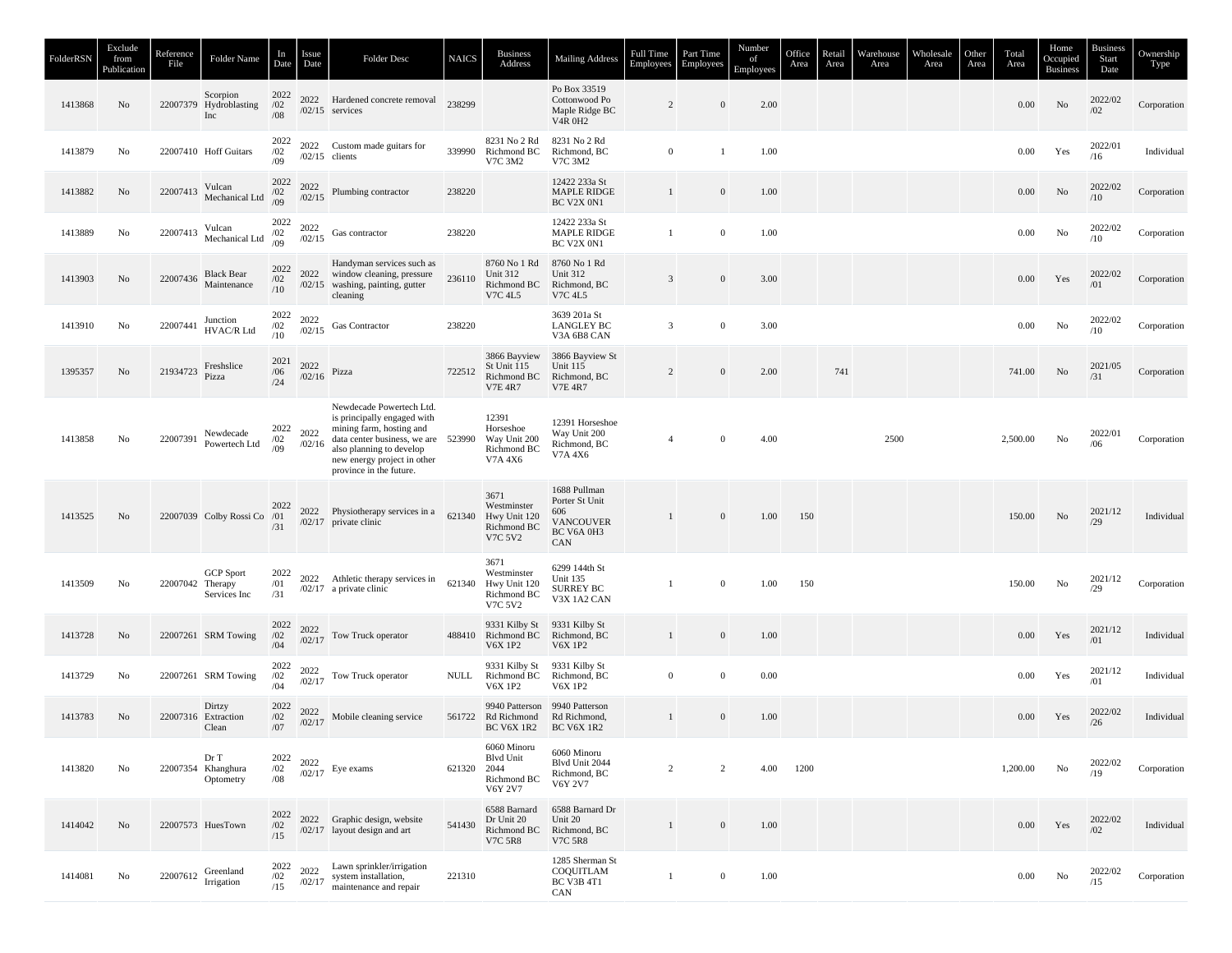| FolderRSN | Exclude<br>from<br>Publication | Reference<br>File | Folder Name                                | In<br>Date               | Issue<br>Date                                            | Folder Desc                                                                                                                                                                        | <b>NAICS</b> | <b>Business</b><br>Address                                               | <b>Mailing Address</b>                                                | Full Time<br>Employees | Part Time<br>Employees | Number<br>of<br>Employees | Office<br>Area | Retail<br>Area | Warehouse<br>Area | Wholesale<br>Area | Other<br>Area | Total<br>Area | Home<br>Occupied<br><b>Business</b> | <b>Business</b><br>Start<br>Date                     | Ownership<br>Type |
|-----------|--------------------------------|-------------------|--------------------------------------------|--------------------------|----------------------------------------------------------|------------------------------------------------------------------------------------------------------------------------------------------------------------------------------------|--------------|--------------------------------------------------------------------------|-----------------------------------------------------------------------|------------------------|------------------------|---------------------------|----------------|----------------|-------------------|-------------------|---------------|---------------|-------------------------------------|------------------------------------------------------|-------------------|
| 1413679   | No                             |                   | 22007232 Matthew Chan,<br><b>RMT</b>       | 2022<br>/02<br>/03       |                                                          | 2022 Registered Massage<br>$/02/18$ Therapy                                                                                                                                        | 621499       | 3671<br>Westminster<br>Hwy Unit 120<br>Richmond BC<br><b>V7C 5V2</b>     | 3671<br>Westminster<br>Hwy Unit 120<br>Richmond, BC<br>V7C 5V2        | $\mathbf{0}$           | 1                      | 1.00                      | 60             |                |                   |                   |               | 60.00         | No                                  | 2021/12<br>/07                                       | Individual        |
| 1405273   | No                             | 21944508          | JL Education<br>Service Inc                | 2021<br>/11<br>/19       | 2022<br>/02/22                                           | Language training courses<br>$(1$ teacher : 4 students),<br>student recruitment,<br>assisting students apply for<br>universities, employment<br>instruction and career<br>planning | 611630       | 4580 No 3 Rd<br><b>Unit 2015</b><br>Richmond BC<br><b>V6X 4E8</b>        | 4580 No 3 Rd<br>Unit 2015<br>Richmond, BC<br><b>V6X 4E8</b>           | 2                      | $\mathbf{0}$           | 2.00                      | 253            |                |                   |                   |               | 253.00        | $\rm No$                            | 2021/10<br>/29                                       | Corporation       |
| 1411960   | No                             | 22005531          | The Movement<br>Lab                        | 2022<br>/01<br>/13       |                                                          | Rehab Clinic (e.g.<br>2022 chiropractic, orthotics,<br>/02/22 physio, acupuncture, RMT,<br>etc.)                                                                                   | 621340       | 5951 No 3 Rd<br>Unit 808<br>Richmond BC<br><b>V6X 2E3</b>                | 15688 28 Ave<br>Unit 1 SURREY<br><b>BC V3Z 0N1</b>                    | $\mathbf{1}$           | $\boldsymbol{0}$       | 1.00                      | 2200           |                |                   |                   |               | 2,200.00      | No                                  | 2022/01<br>/15                                       | Individual        |
| 1413463   | No                             |                   | 22007016 Fresh Egg Mart /01                | 2022<br>/31              |                                                          | 2022 Wholesale of eggs, sugar,<br>$/02/22$ salt and oil                                                                                                                            | 413130       | 2633 Simpson<br>Rd Unit 1035<br>Richmond BC<br><b>V6X 0B9</b>            | 2633 Simpson<br><b>Rd Unit 1035</b><br>Richmond, BC<br><b>V6X 0B9</b> | 1                      | $\boldsymbol{0}$       | 1.00                      |                |                |                   | 560               |               | 560.00        | No                                  | 2022/01<br>/15                                       | Individual        |
| 1413857   | No                             | 22007390          | Cruel Summer<br>- Season 2                 | 2022<br>/02<br>/09       |                                                          | 2022 Film production office and<br>$/02/22$ filming studio                                                                                                                         | 512110       | 12111<br>Jacobson Way<br>Richmond BC<br><b>V6W 1L5</b>                   | 12111 Jacobson<br>Way Richmond,<br><b>BC V6W 1L5</b>                  | 75                     | 60                     | 135.00                    | 25429          |                | 33159             |                   |               | 58,588.00     | No                                  | 2022/01<br>/24                                       | Corporation       |
| 1413387   | No                             |                   | Integral<br>22006943 Construction<br>Ltd   | 2022<br>/01<br>/27       |                                                          | 2022 Construction management<br>$/02/25$ and consulting                                                                                                                            | 236220       | 12339<br>Steveston<br>Hwy Unit 202<br>Richmond BC<br><b>V6W 0B4</b>      | 12339 Steveston<br>Hwy Unit 202<br>Richmond, BC<br><b>V6W 0B4</b>     |                        | $\boldsymbol{0}$       | 1.00                      |                |                |                   |                   |               | 0.00          | Yes                                 | 2022/01<br>/10                                       | Corporation       |
| 1414109   | No                             | 22007620          | Avneet Kaur<br>Kahlon                      | 2022<br>$\frac{1}{16}$   |                                                          | $2022$ Mobile Physiotherapist $/02/25$                                                                                                                                             |              | 10088 Aquila<br>621340 Rd Richmond<br><b>BC V7A 3R3</b>                  | 10088 Aquila Rd<br><b>RICHMOND BC</b><br>V7A 3R3                      | 1                      | $\mathbf{0}$           | 1.00                      |                |                |                   |                   |               | 0.00          | Yes                                 | 2022/02<br>/09                                       | Individual        |
| 1414110   | No                             | 22007641          | Hamraj Sidhu,<br>Physiotherapist           | 2022<br>$\frac{1}{16}$   | 2022                                                     | $\frac{2022}{102/25}$ Mobile physiotherapist                                                                                                                                       | 621340       | 6251<br>Woodwards<br>Rd Richmond<br><b>BC V7E 1H2</b>                    | 6251 Woodwards<br>Rd Richmond,<br><b>BC V7E 1H2</b>                   | $\mathbf{0}$           | 1                      | 1.00                      |                |                |                   |                   |               | 0.00          | Yes                                 | 2022/03<br>/01                                       | Individual        |
| 1409778   | No                             | 21945164          | Newadu Estate<br>Gardens                   | 2021<br>$\frac{12}{106}$ | 2022<br>/02/28                                           | <b>Bed and Breakfast</b>                                                                                                                                                           | 721191       | 12673<br><b>Blundell Rd</b><br>Richmond BC<br><b>V6W 1B4</b>             | 12673 Blundell<br>Rd Richmond,<br><b>BC V6W 1B4</b>                   |                        | 3                      | 4.00                      |                |                |                   |                   |               | 0.00          | Yes                                 | 2021/11<br>/01                                       | Individual        |
| 1415235   | No                             | 22008761          | Presto<br>Plumbing                         | 2022<br>$\frac{1}{23}$   | 2022<br>/02/28                                           | <b>Plumbing Contractor</b>                                                                                                                                                         | 238220       |                                                                          | Po Box 2266<br><b>GARIBALDI</b><br><b>HIGHLANDS</b><br>BC V0N 1T0     | $\mathbf{1}$           | $\boldsymbol{0}$       | 1.00                      |                |                |                   |                   |               | 0.00          | No                                  | 2022/02<br>/01                                       | Individual        |
| 1411894   | Yes                            |                   | Cleaning<br>22005466 Services of<br>Canada | 2022<br>/01<br>/11       |                                                          | 2022 cleaning services at client's<br>$/01/12$ premises                                                                                                                            |              | 6611<br>Eckersley Rd<br>561722 Unit 209<br>Richmond BC<br><b>V6Y 0B7</b> | 6611 Eckersley<br>Rd Unit 209<br>Richmond, BC<br><b>V6Y 0B7</b>       | $\mathbf{1}$           | $\mathbf{1}$           | 2.00                      |                |                |                   |                   |               | 0.00          | Yes                                 | $\begin{array}{c} 2021/12 \\ \text{/}21 \end{array}$ | Corporation       |
| 1411898   | Yes                            | 22005470 Amanda   | Manpreet<br>Mundie RMT                     | 2022<br>/01<br>/11       | 2022<br>/01/18                                           | Mobile RMT                                                                                                                                                                         | 621499       | 7000 Petts Rd<br>Richmond BC<br>V7A 1J7                                  | 7000 Petts Rd<br>Richmond, BC<br>V7A 1J7                              | 1                      | $\mathbf{0}$           | 1.00                      |                |                |                   |                   |               | 0.00          | Yes                                 | 2022/01<br>/05                                       | Individual        |
| 1411908   | Yes                            | 22005483 Mandeep  | Takhar                                     | 2022<br>/01<br>/12       |                                                          | $^{2022}_{01/18}$ Mobile Physiotherapist                                                                                                                                           | 621340       |                                                                          | 5913 Argyle St<br><b>VANCOUVER</b><br><b>BC V5P 3J9</b>               | 1                      | $\boldsymbol{0}$       | 1.00                      |                |                |                   |                   |               | 0.00          | No                                  | 2022/01<br>/07                                       | Individual        |
| 1411909   | Yes                            |                   | 22005484 Ratan Gill                        | 2022<br>/01<br>/12       | $\begin{array}{c} 2022 \\ \text{\it /01/18} \end{array}$ | Mobile Physiotherapist                                                                                                                                                             |              | 621340 Rd Richmond<br><b>BC V7E 2G6</b>                                  | 6211 Monteith 6211 Monteith<br>Rd Richmond,<br><b>BC V7E 2G6</b>      | $\mathbf{1}$           | $\bf{0}$               | 1.00                      |                |                |                   |                   |               | $0.00\,$      | Yes                                 | 2022/01<br>/06                                       | Individual        |
| 1411929   | Yes                            |                   | 22005480 Takami Shirai                     | 2022<br>$/01$ /12        | 2022<br>/01/21                                           | Mobile physiotherapist                                                                                                                                                             |              | 621340 Dr Richmond Dr Richmond,<br>BC V7C 2J7                            | 6351 Clematis 6351 Clematis<br><b>BC V7C 2J7</b>                      | 1                      | $\boldsymbol{0}$       | 1.00                      |                |                |                   |                   |               | $0.00\,$      | Yes                                 | 2022/01<br>/06                                       | Individual        |